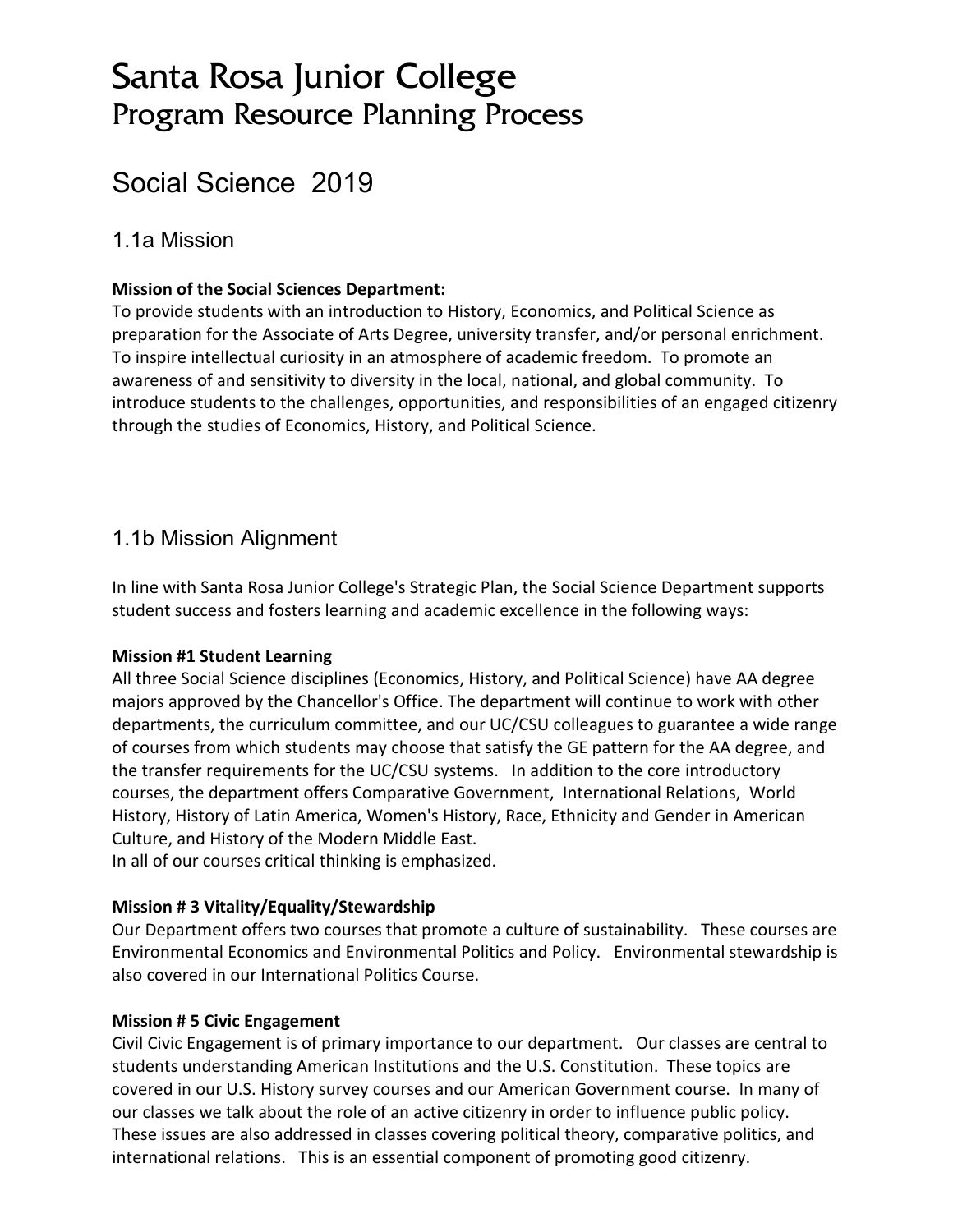In conclusion: the mission of the Department supports the mission of the District. Our primary goal is to provide outstanding lower division college level courses.

### 1.1c Description

The Social Sciences Department includes the disciplines of Economics, History, and Political Science.

The department regularly sponsors, and faculty regularly participate in programs for the full college community. These have included, but are not limited to:

Arts and Lectures Presentations PDA Presentations We the Future: A Social Justice Conference The Living New Deal (Franklin Roosevelt's 75th Inauguration Anniversary) A Public Discussion on Immigration A Discussion of Women Authors and the Middle East Presidential Election Forums SRJC 100<sup>th</sup> Anniversary The department regularly sponsors Women's History Month lectures and presentations and facilitates student participation in the Model Arab League.

## 1.1d Hours of Office Operation and Service by Location

All department faculty are served by the Emeritus Hall Service Center – Santa Rosa Campus. Its hours of operation are M-F 7:30AM – 4:30PM.

The Service Center is staffed by one full-time and one part-time administrative assistant.

## 1.2 Program/Unit Context and Environmental Scan

The Social Sciences Department offers core transfer courses necessary to complete majors in **Economics, History, and Political Science**. The department's offerings fulfill Areas 3 and 4 of the Intersegmental General Education Transfer Curriculum, and the CSU graduation requirements for U.S. History, Constitution and American Ideals, Area C, and Area D. Currently we are applying to have U.S. History courses (Hist 17.1, 17.2, 18.1, and 18.2) also fulfill Area C for CSU General Education requirements.

Transfer Model Curriculum majors for CSU transfer students have been completed and approved for History, Political Science, and Economics.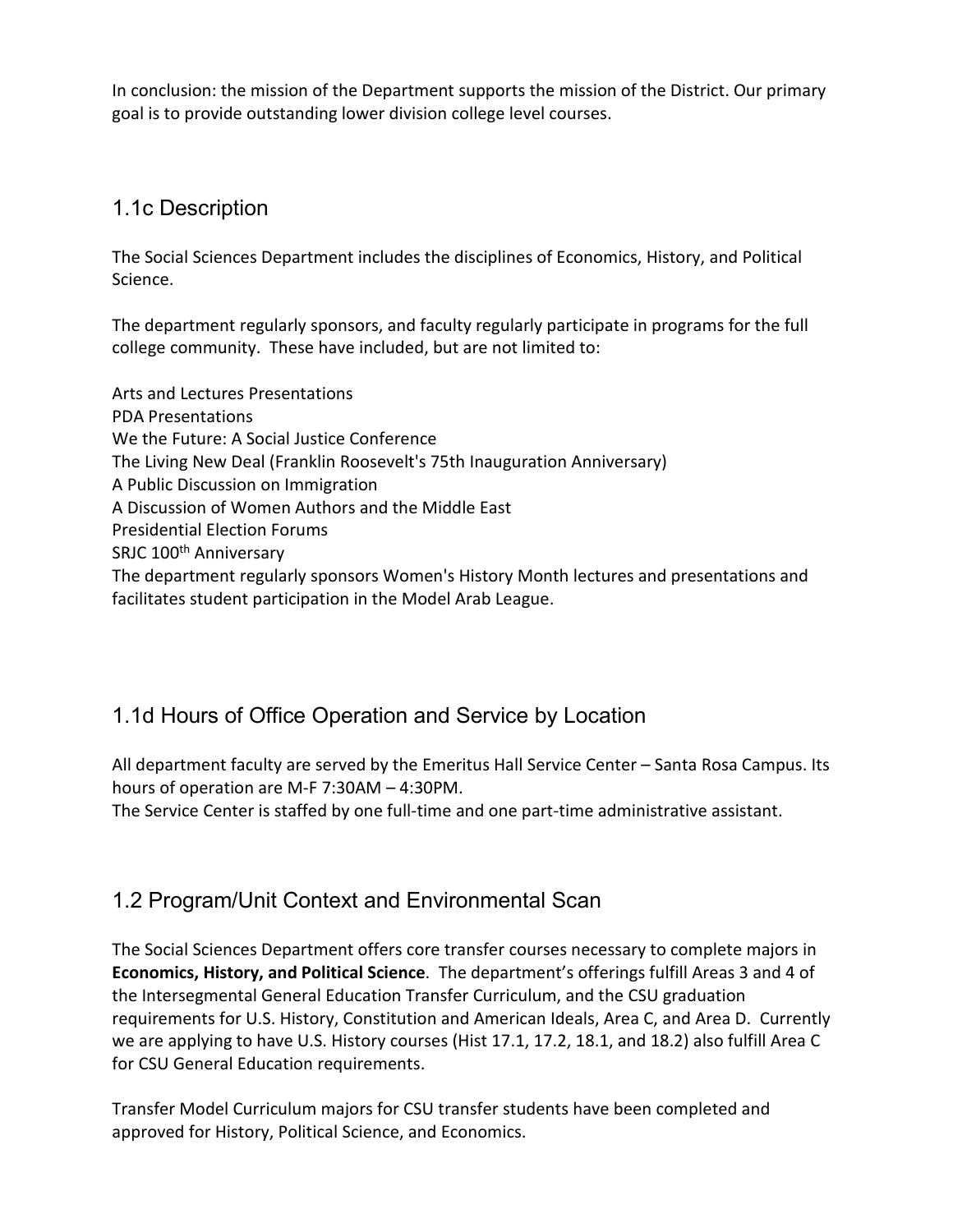Our Course Outlines of Record for the core history survey courses (1.1, 1.2, 4.1, 4.2, 8.1, 8.2, 17.1, 17.2, 18.1, & 18.2) have been updated and approved by the UC Office of the President for explicit in and out of class writing, and use of primary sources.

The Social Sciences remain at the heart of a liberal arts education essential to an informed citizenry. Our offerings emphasize the critical thinking and writing necessary for current and future student success.

Because our courses are an integral part of the Behavioral and Social Science Major for CSU/UC transfer, our enrollments and productivity remain strong and will for the foreseeable future.

As the overall class schedule increases, the demand for Social Science courses will remain strong in all three disciplines. Maintaining student access to key transfer courses is a critical component of Strategic Planning.

### **Student Headcounts/Enrollment Efficiency (first census)**

| <b>Social</b><br><b>Sciences</b> | <b>Fall 2016</b> | <b>Spring</b><br>2017 | <b>Fall 2017</b> | <b>Spring</b><br>2018 | <b>Fall 2018</b> | <b>Spring</b><br>2019 |
|----------------------------------|------------------|-----------------------|------------------|-----------------------|------------------|-----------------------|
| <b>Enrollment</b>                | 3,541            | 3,537                 | 3,448            | 3,434                 | 3,338            | 3,395                 |
| <b>Fill Rate %</b>               | 93%              | 92%                   | 88%              | 89%                   | 88%              | 93%                   |

### 2.1a Budget Needs

### Social Science - FY 2017-18 **2.1 Fiscal Year Expenditures Santa Rosa Campus**

| <b>Expenditure Category</b> | <b>Unrestricted</b><br><b>Funds</b> | Change<br>from<br>2016-17 | <b>Restricted Funds</b> | Change<br>from<br>2016-17 | <b>Total</b> | Change<br>from<br>2016-17 |
|-----------------------------|-------------------------------------|---------------------------|-------------------------|---------------------------|--------------|---------------------------|
| Supplies (4000's)           | \$3.860.31                          | $-5.70%$                  | \$0.00                  | $0.00\%$                  | \$3.860.31   | $-5.70%$                  |
| Services (5000's)           | \$584.53                            | 58.30%                    | \$0.00                  | $0.00\%$                  | \$584.53     | 58.30%                    |

#### **Petaluma Campus** (Includes Rohnert Park and Sonoma)

| <b>Expenditure Category</b> | Unrestricted<br><b>Funds</b> | Change<br>from<br>2016-17 | <b>Restricted Funds</b> | Change<br>from<br>2016-17 | <b>Total</b> | Change<br>from<br>2016-17 |
|-----------------------------|------------------------------|---------------------------|-------------------------|---------------------------|--------------|---------------------------|
| Supplies (4000's)           | \$696.72                     | 11.00%                    | \$0.00                  | 0.00%                     | \$696.72     | 11.00%                    |
| Services (5000's)           | \$125.00                     | $-16.67%$                 | \$0.00                  | 0.00%                     | \$125.00     | $-16.67%$                 |

#### **Other Locations** (Includes the PSTC, Windsor, and other locations)

| <b>Expenditure Category</b> | Unrestricted | Change<br>from | <b>Restricted Funds</b> | Change<br>from | <b>Total</b> | Change<br>from |
|-----------------------------|--------------|----------------|-------------------------|----------------|--------------|----------------|
|                             | Funds        | 2016 17        |                         | 2016-17        |              | 2016-17        |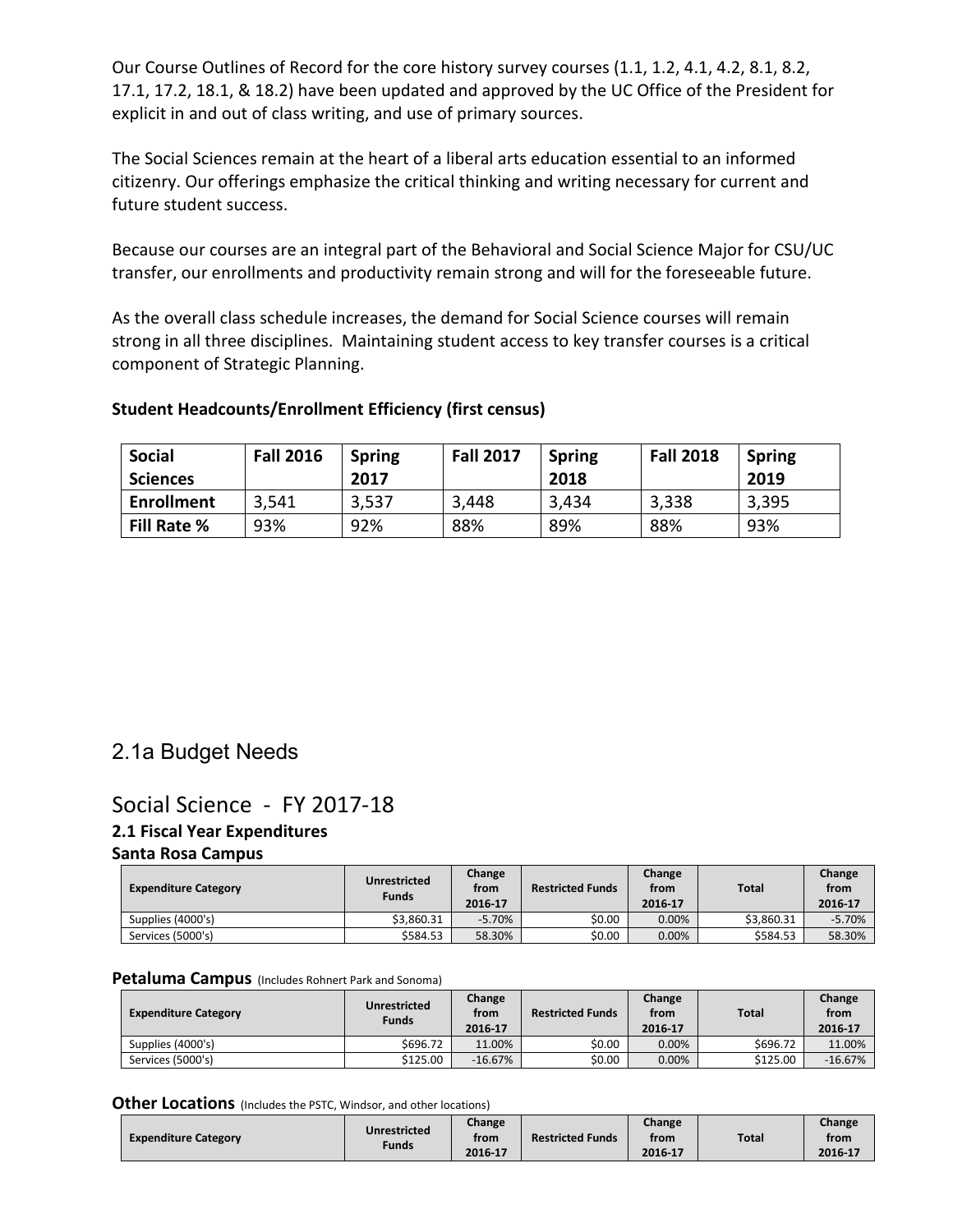| (4000's)<br>Supplies | \$0.00 | 0.00% | \$0.00 | 0.00% | \$0.00 | $0.00\%$ |
|----------------------|--------|-------|--------|-------|--------|----------|
| (5000's)<br>Services | \$0.00 | 0.00% | \$0.00 | 0.00% | \$0.00 | 0.00%    |

#### **Expenditure Totals**

| <b>Expenditure Category</b>      | Amount     | Change<br>from<br>2016-17 | <b>District Total</b> | $%$ of<br><b>District</b><br>Total |
|----------------------------------|------------|---------------------------|-----------------------|------------------------------------|
| <b>Total Non-Personnel Costs</b> | \$5,266.56 | 0.50%                     | \$16,406,746.64       | 0.03%                              |

### 2.1b Budget Requests

| Rank | Location | <b>SP</b>      | M  | Amount     | <b>Brief Rationale</b>                                                    |
|------|----------|----------------|----|------------|---------------------------------------------------------------------------|
| 0001 | AI.      | 02             | 01 | \$600.00   | Recently a few Political Scientists have started participating in the     |
|      |          |                |    |            | International Negotiations Module Project, an online simulation of the    |
|      |          |                |    |            | United Nations that links SRJC students with students around the world.   |
|      |          |                |    |            | Department will seek funds from Dean's budget or look for grant funds to  |
|      |          |                |    |            | participate.                                                              |
| 0002 | AI.      | 0 <sup>3</sup> | 01 | \$2,000.00 | Every year, the Department participates in the Model Arab League. 10-     |
|      |          |                |    |            | 15 students are involved in this program. This money would take care of   |
|      |          |                |    |            | registration, transportation, and hotels for the participants. Funding at |
|      |          |                |    |            | \$2000 would insure the future of this important program.                 |

### 2.2a Current Classified Positions

| $\mathbf{r}$<br>чов            | $\sqrt{\mathbf{X}}$<br>$\mathbf{v}$<br><b>TY 17</b><br>. | $M_0/V_{\rm H}$<br>$\mathbf{M}$ $\mathbf{U}$ $\mathbf{I}$ | Job<br>Juties |
|--------------------------------|----------------------------------------------------------|-----------------------------------------------------------|---------------|
| Not<br>. apr<br><b>Micable</b> | $_{0.00}$                                                | 0.00                                                      |               |

### 2.2b Current Management/Confidential Positions

| <b>Position</b>  | Hr/Wk | Mo/Yr | <b>Job Duties</b>                               |
|------------------|-------|-------|-------------------------------------------------|
| Department Chair | 22.70 | 10.00 | See AFA contract, Article 13, 2019 Currently at |
|                  |       |       | 63%                                             |

### 2.2c Current STNC/Student Worker Positions

| $\sqrt{2}$<br>$T$ $T$ $T$ $T$<br>-<br>n<br>$M_{0/1}$<br>Jufies<br>.<br><b>VY 23.</b><br><br>---- |  |  |
|--------------------------------------------------------------------------------------------------|--|--|
|                                                                                                  |  |  |

### 2.2d Adequacy and Effectiveness of Staffing

The Social Science department is an extremely productive department, in FY 2017-2018, we generated 828.48 FTES, and this is a decrease of .43% since 2016-17.

We have great staff here in a service center and we work very well with our Dean Cathy Prince.

### 2.2e Classified, STNC, Management Staffing Requests

**Rank Current Title Proposed Title Proposed Title Proposed Title** 

### 2.3a Current Contract Faculty Positions

| <b>Position</b> | Doceri<br>ntion                                              |
|-----------------|--------------------------------------------------------------|
| onomics -<br>-  | -<br>online<br>and<br>∙ ın<br>Santa<br>teach<br>Both<br>Rosa |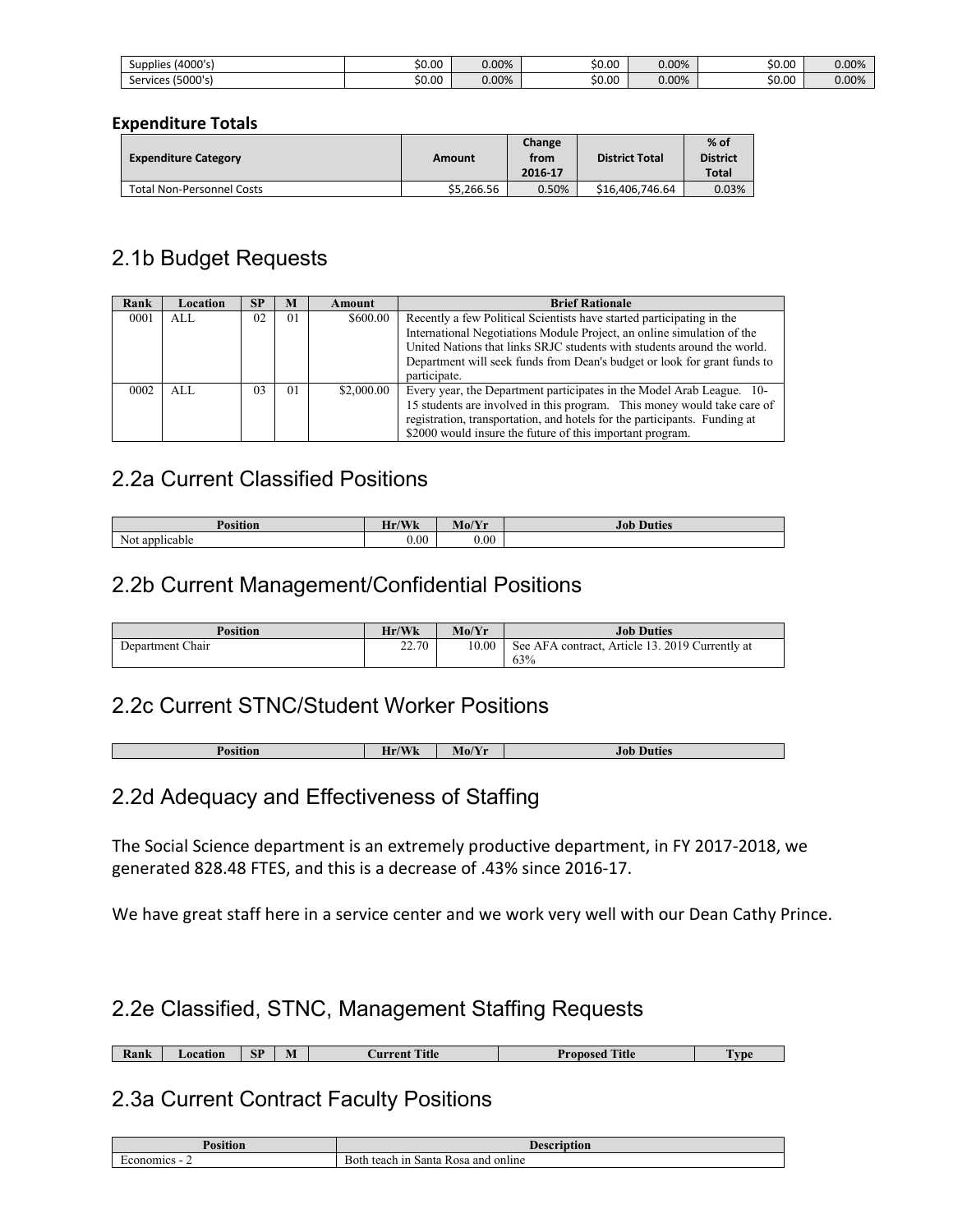| History $(x4)$         | 2 faculty primarily responsible for Hist 17.1, 17.2, 21 (core U.S. surveys)<br>1 faculty primarily responsible for Hist 8.1, 8.2, 26, 33 (Chicano/Latino Studies |
|------------------------|------------------------------------------------------------------------------------------------------------------------------------------------------------------|
|                        | major)<br>1 faculty primarily responsible for Hist 1.1, 1.2, 4.1, 4.2 (core World and Western Civ<br>surveys)                                                    |
| Political Science (x2) | 1 instructors teach in Santa Rosa, 1 teaches 2 classes in Petaluma. 1 instructor retiring<br>in May $2019$                                                       |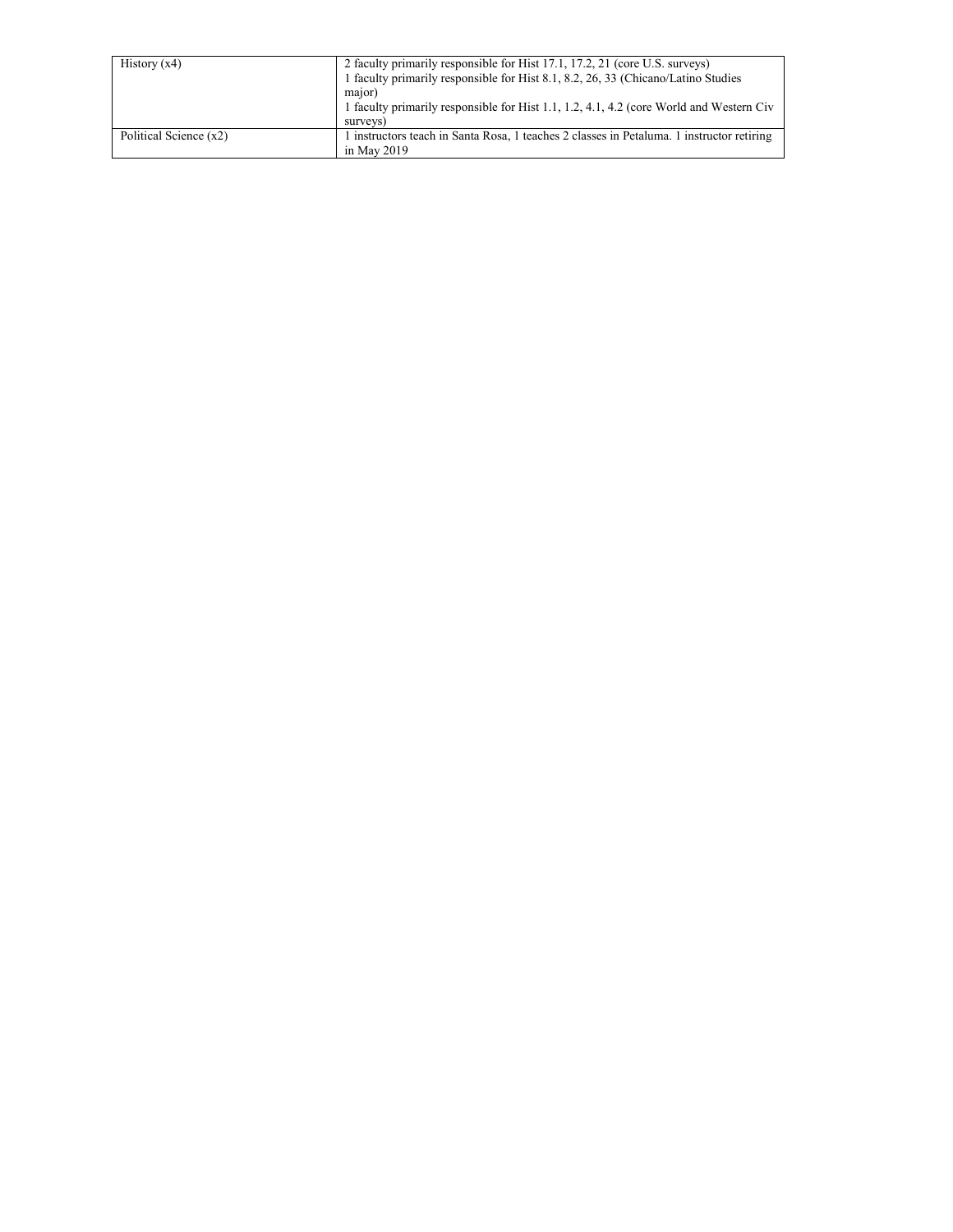## 2.3b Full-Time and Part-Time Ratios

| <b>Discipline</b> | FTEF   | $%$ Reg | <b>FTEF</b> | $%$ Adj | <b>Description</b> |
|-------------------|--------|---------|-------------|---------|--------------------|
|                   | Reg    | Load    | Adj         | Load    |                    |
| Economics         | 2.0000 | 52.0000 | .8200       | 48.0000 |                    |
| History           | 4.4200 | 39.0000 | 6.8100      | 60.0000 |                    |
| Political Science | 2.6100 | 39.0000 | 4.0000      | 60.0000 |                    |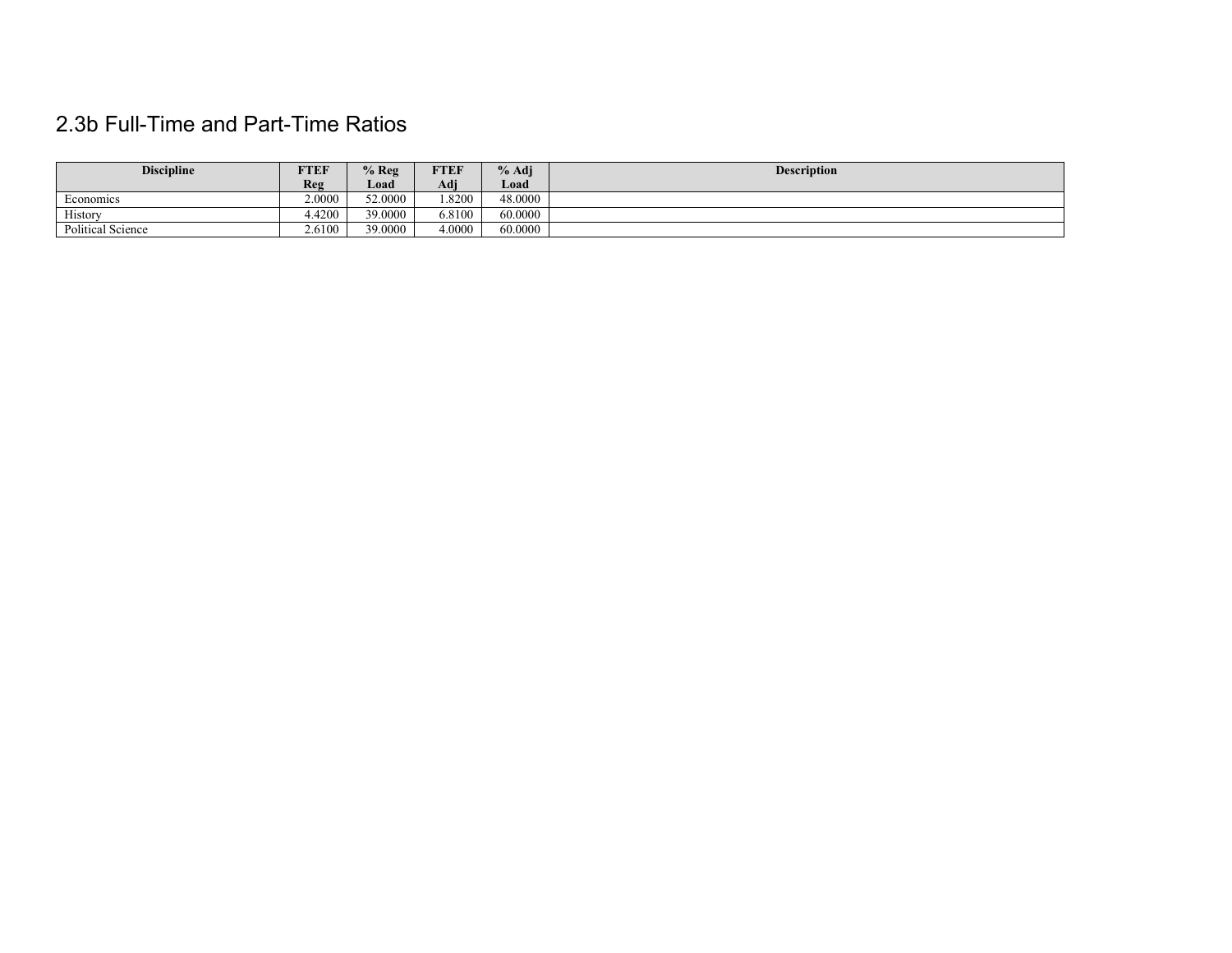### 2.3c Faculty Within Retirement Range

We currently have eight regular Social Science faculty, three are at retirement age

A FT Political Scientist retired in May of 2019, so this leaves 30 Political Science sections with only 2 FT Political Scientists. This means that only 33% of our sections are being taught by FT Instructors. This is well below the state mandate of 75% of course be taught by tenured faculty. We desperately need this position filled and an additional Political Scientists to serve our students. With 4 FT Political Scientists, we would have 69% of our courses taught by FT Instructors. We will be requesting replacement faculty when the faculty staffing request process begins in the fall.

## 2.3d Analysis of Faculty Staffing Needs and Rationale to Support Requests

Over the last 13 years, two full time Historians and two full time Political Scientists have retired. While we lost four faculty members, only one Historian was replaced. We are requesting another Full Time Historian in Santa Rosa. Currently only 27% of our History sections are taught by FT Instructors. One of our FT Political Scientists retired in May of 2019. We need this position replaced and we need an additional FT Political Scientist to serve our students. Currently, only 39% of our sections are being taught by FT Instructors.

In addition to being down one regular faculty member in History and Political Science, many of our current regular faculty members are slated for sabbatical and/or study abroad programs. In the next 3 years, 2 Social Scientists will be on sabbatical and another will teach abroad. In light of this activity, having a total of 12 full time instructors would be very beneficial.

While we do open pools regularly to bring in new adjuncts, recently it has been quite difficult to find enough adjuncts who are qualified to teach in all of our disciplines. Since 2014, we have added eleven Historians, four Political Scientists, and four Economists to their respective pools, but of these additions, seven have moved on to take other positions. We are opening up both our History and Political Science pools in the Fall of 2019.

Social Science classes fill at our college and if we add more classes, they will fill. If we want to expand our programs successfully, we will need more full-time faculty to take the lead. More full-time faculty will not only be able to teach more f2f and online sections, but will also complete evaluations, mentor students, assess SLOs, and take part in outreach to high school students, college service and shared governance. All of these tasks are integral parts of the college's *Strategic Plan*, most notably goals about student success and academic excellence!

While we need another full-time Historian, I believe that Political Science has the strongest need. Two full time Political Scientists have retired, and neither has been replaced. In 2006, we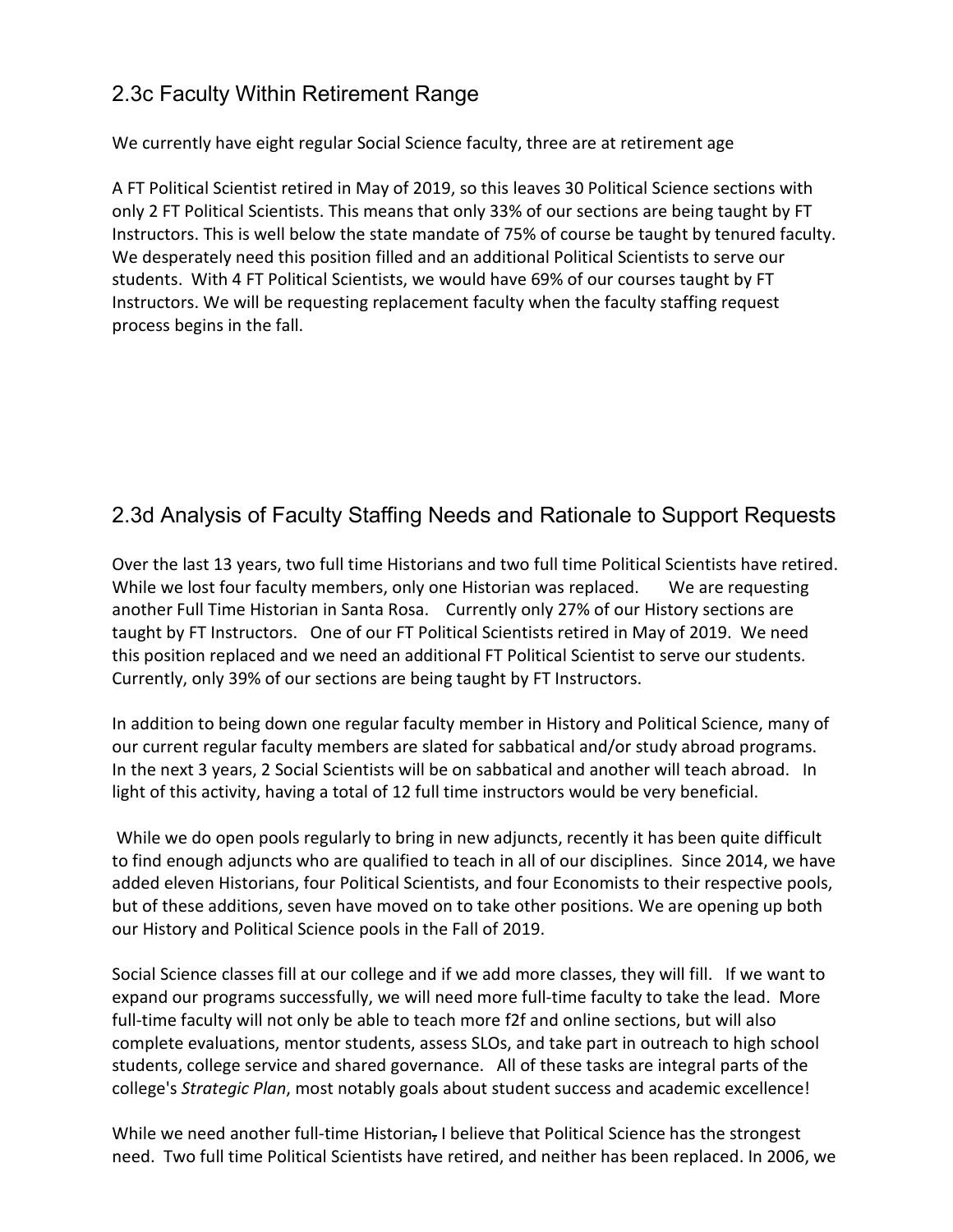had four full time Political Scientists and offered X sections each semester. We need two additional Political Scientists to get back to this mark.

Degree Majors to which History is Central

|                          | 2014/2015 | 2015/2016 | 2016/2017 | 2017/2018 |
|--------------------------|-----------|-----------|-----------|-----------|
| History                  | 28        | 25        | 24        | 1/        |
| <b>Political Science</b> |           | ∽         | 10        | 11        |
| Social & Behav Science   | 349       | 485       | 464       | 385       |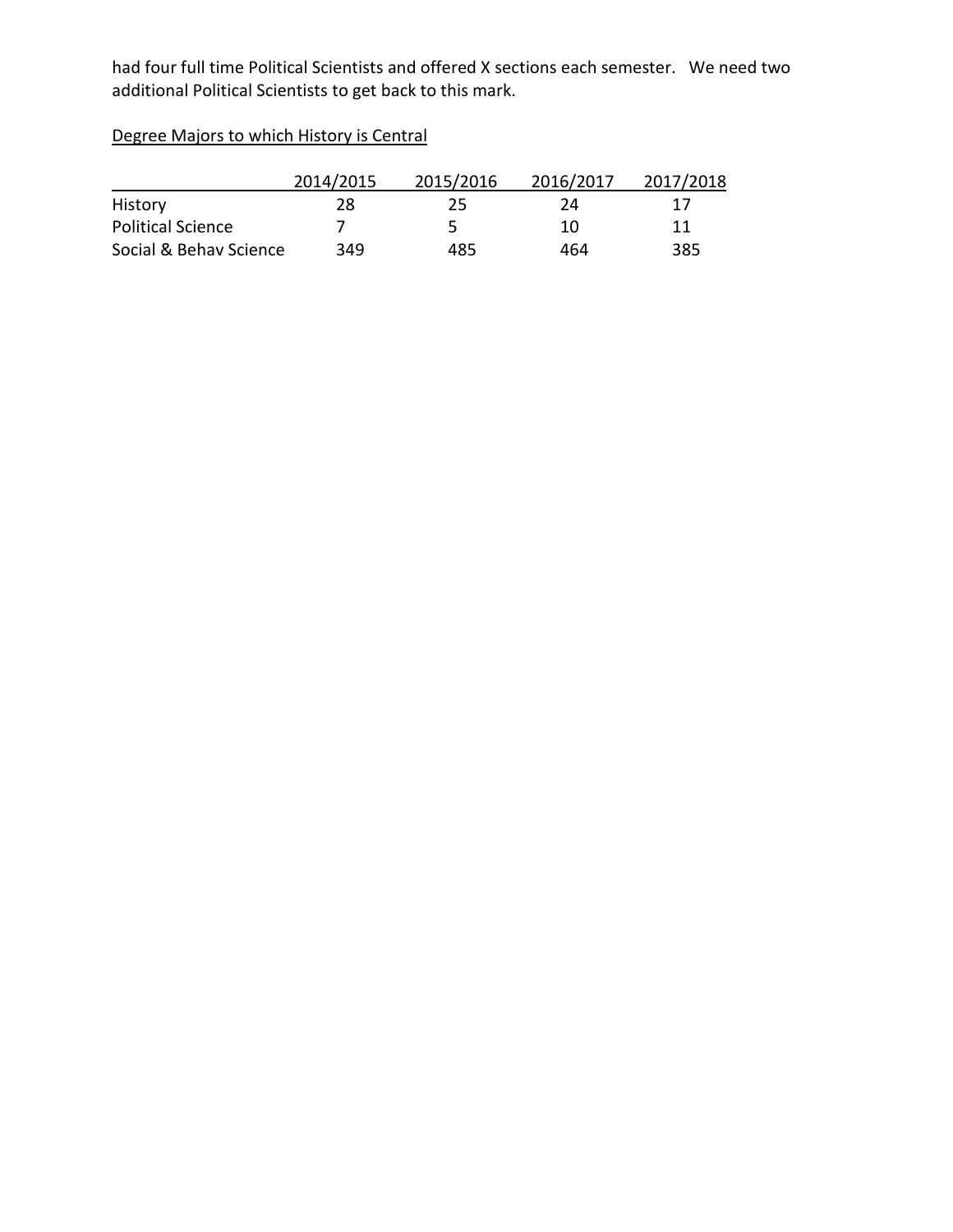# 2.3e Faculty Staffing Requests

| Rank | Location   | -SP | M    | <b>Discipline</b> | <b>SLO Assessment Rationale</b>                                                                                       |
|------|------------|-----|------|-------------------|-----------------------------------------------------------------------------------------------------------------------|
| 0001 | Santa Rosa | 01  | - 01 | Political Science | Currently there are 2 FT faculty in Political Science, one PS faculty retired in May of 2019. Of the 30 sections      |
|      |            |     |      |                   | offered this Fall, only 39% are taught by FT faculty. In addition, one faculty member splits time at Petaluma         |
|      |            |     |      |                   | campus to ensure Petaluma has an anchor faculty member. Enrollments are strong, classes are offered online,           |
|      |            |     |      |                   | hybrid, and face to face. Class size is large - 45 with a 1 wait. This is a highly productive area as it fulfills the |
|      |            |     |      |                   | American Government requirement for AA's and transfer. We need 4 FT Political Scientists.                             |
|      |            |     |      |                   | Currently, the Political Science SLO's are up to date for the core classes: PS 1, 18, 25 are current.                 |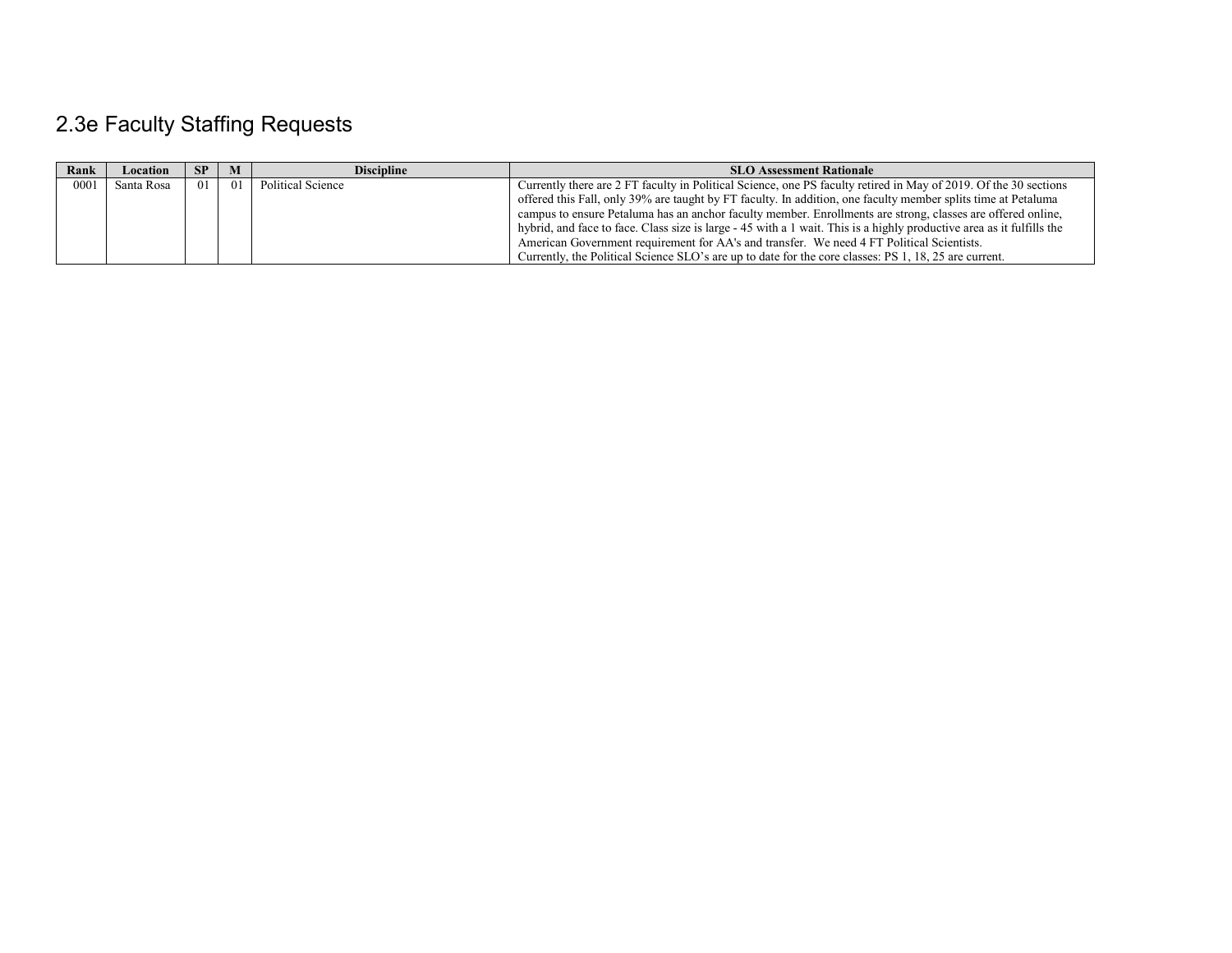### 2.4b Rationale for Instructional and Non-Instructional Equipment, Technology, and Software

The projectors in both 1697 and 1699 seem to need some maintenance. The projection is very hard to see unless the lights are off in the room. Lecturing in the dark is not ideal, nor is it easy for students to take notes in the dark.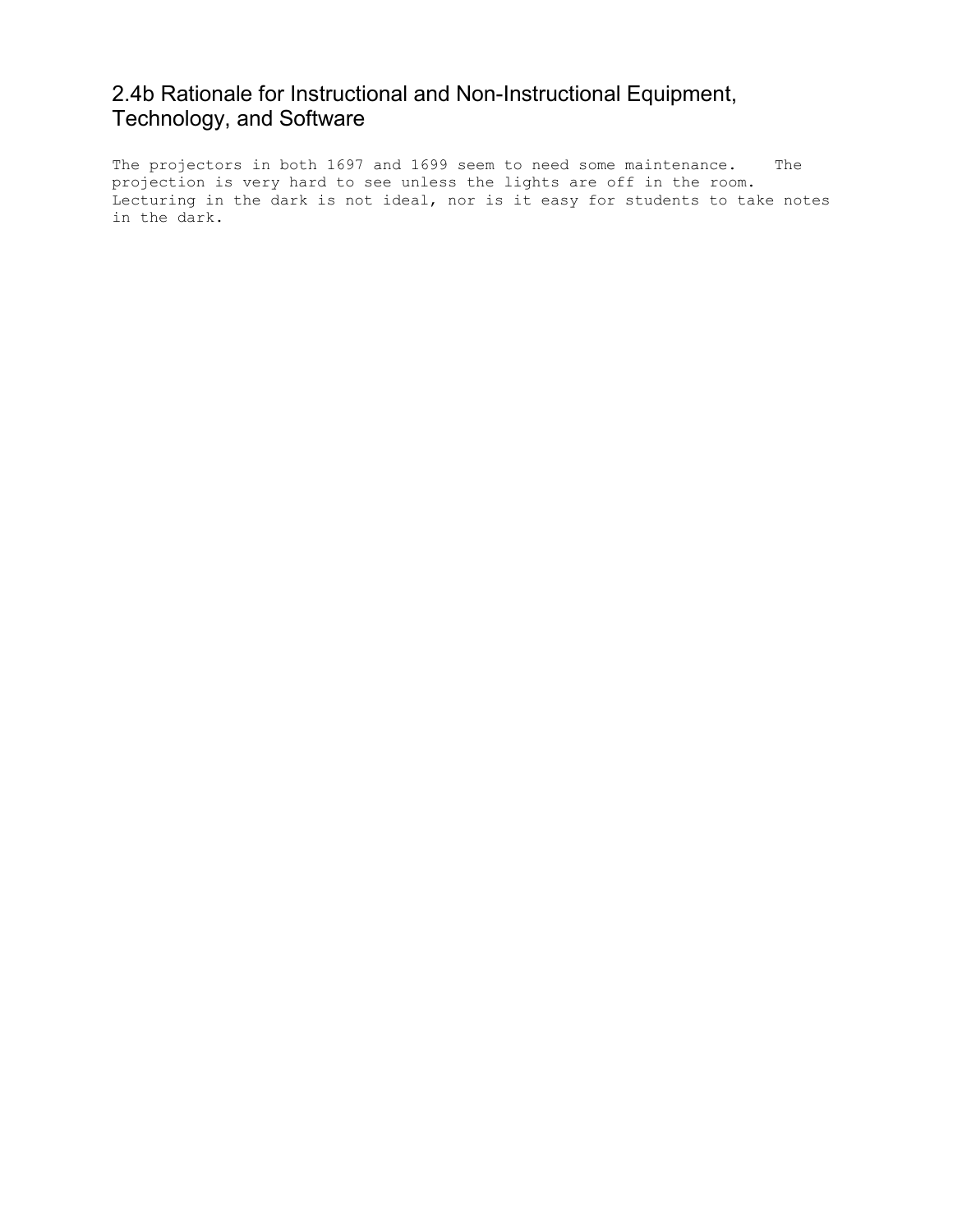# 2.4c Instructional Equipment Requests

| Rank | Location   | SP | M              | <b>Item Description</b>                     | Qty | <b>Cost Each</b> | <b>Total Cost</b> | Requestor    | Room/Space     | Contact      |
|------|------------|----|----------------|---------------------------------------------|-----|------------------|-------------------|--------------|----------------|--------------|
| 0001 | Santa Rosa | 01 | - 01           | Move screen to SW corner to utilize more of |     | \$500.00         | \$1,000.00        | Anne Donegan | 1597           | Anne Donegan |
|      |            |    |                | board                                       |     |                  |                   |              |                |              |
| 0001 | Santa Rosa | 01 | 01             | Move projector to fit with moved screen     |     | \$500.00         | \$500.00          | Anne Donegan | 1597           | Anne Donegan |
| 0001 | Santa Rosa | 01 | - 01           | Install white boards that can slide up and  |     | \$1,000.00       | \$1,000.00        | Anne Donegan | 1597           | Anne Donegan |
|      |            |    |                | down                                        |     |                  |                   |              |                |              |
| 0002 | Santa Rosa | 01 | $\overline{0}$ | Glitches when switching from doc cam to     |     | \$500.00         | \$500.00          | Anne Donegan | 1692           | Anne Donegan |
|      |            |    |                | web                                         |     |                  |                   |              |                |              |
| 0003 | Santa Rosa | 01 | -01            | <b>Scatron Survey Tracker</b>               |     | \$18,000.00      | \$18,000.00       | Anne Donegan | Service Center | Anne Donegan |

## 2.4d Non-Instructional Equipment and Technology Requests

| Rank | Location | CD<br>ы | <b>Item Description</b> | Otv | Each<br>.ost | Total<br>Cost | nuestor<br>Keat | <b>Room/Space</b> | <b>Contact</b> |
|------|----------|---------|-------------------------|-----|--------------|---------------|-----------------|-------------------|----------------|

# 2.5a Minor Facilities Requests

| Rank | Location   | <b>SP</b> | M  | <b>Time Frame</b> | <b>Building</b> | <b>Room Number</b>                | <b>Est. Cost</b> | <b>Description</b>                                                       |
|------|------------|-----------|----|-------------------|-----------------|-----------------------------------|------------------|--------------------------------------------------------------------------|
| 0001 | Santa Rosa | 04        | 07 | Urgent            | Emeritus        | \$500.00<br>1596, 1597, 1692, 199 |                  | Clean walls in classrooms or repaint! Faculty have been cleaning         |
|      |            |           |    |                   |                 | .1699                             |                  | walls from marks left by student hair, feet, and other.                  |
| 0002 | Santa Rosa | 04        | 07 | Urgent            | Emeritus        | $169^{\circ}$                     | \$1.000.00       | Fix overhead lights, when shut off to allow projector use, they take 5 - |
|      |            |           |    |                   |                 |                                   |                  | 10 minutes to comeback to life.                                          |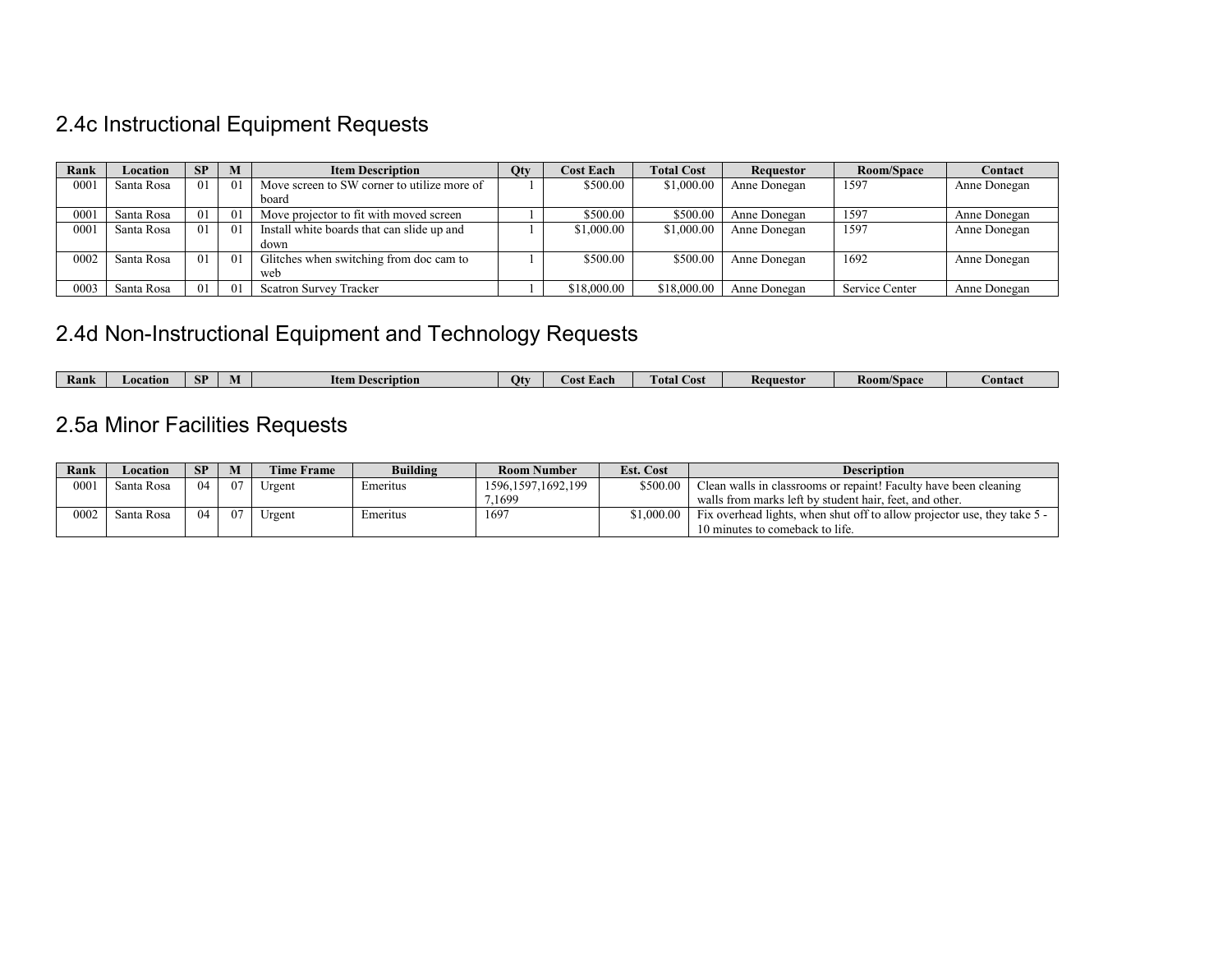### 2.5b Analysis of Existing Facilities

All Social Science classrooms now have document cameras which is great, but the computers in our classrooms do run slow at times. It would be great if these could be updated regularly.

**The classrooms, however, are seriously impacted by a general excess of furniture.** It would be helpful to see if we need all the DRD furniture in our rooms every semester.

Our Emeritus classrooms are in desperate need of a good cleaning.

The lights in 1697 are very temperamental. We regularly need to turn off the lights to use the projector (an early stated problem) and when we turn on the lights, often they don't turn back on for 5-10 minutes.

### 3.1 Develop Financial Resources

Funding to increase and support the Model Arab League as it continues to grow.

### 3.2 Serve our Diverse Communities

Our courses reflect the diversity of our students. Our courses cover a wide array of curriculum, focusing on people and societies from around the world. Our instructors are qualified to teach these classes.

The Social Sciences Department has continued to develop curriculum sensitive to the need for global and intercultural awareness.

This includes: Chicano/Latino Studies major History of the Modern Middle East Expansion of History 21, Race, Ethnicity & Gender sections Completion of the History Transfer Model Curriculum

All applicants for regular and adjunct positions are required to describe in writing their *"demonstrated experience in understanding and being sensitive to the diverse academic, socioeconomic, cultural, disability and ethnic backgrounds of community college students and staff".* Points are awarded based on the quality of each applicant's response. This is followed up, face to face, with those candidates chosen for interviews.

In addition to local area advertising when travel funds are available members of each discipline attend conferences that might attract potential faculty from around the country. Job announcements are placed in professional journals, e.g., American Historical Review, Job Openings for Economists (JOE).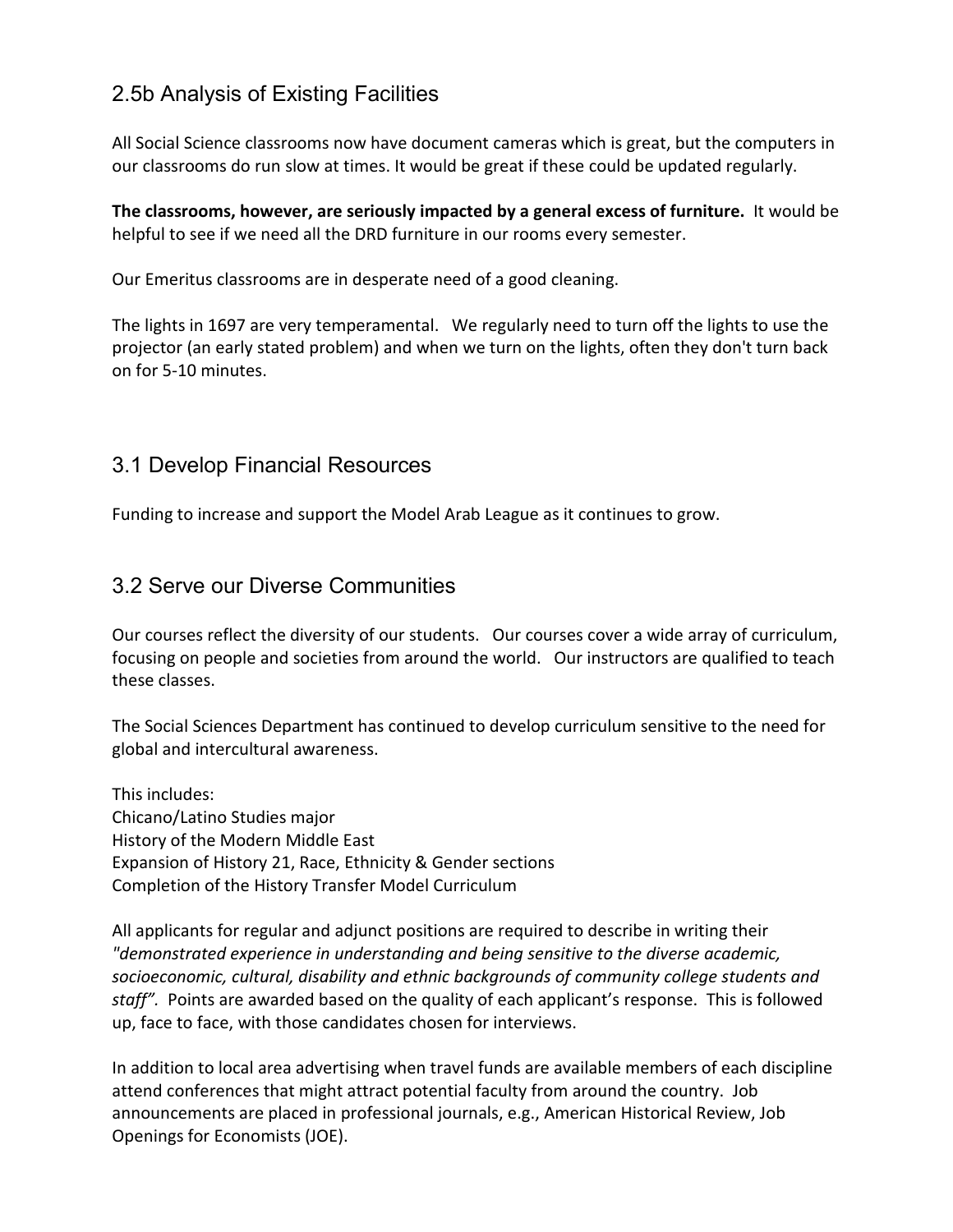Our current faculty represent diverse ethnic, gender, academic and professional backgrounds to offer our students a broad range of perspectives and expertise.

### 3.3 Cultivate a Healthy Organization

Not Applicable

## 3.4 Safety and Emergency Preparedness

Lori Derum is our Safety Chief. While we have recently had our office locks replaced, our classrooms still cannot be locked from the inside.

## 3.5 Establish a Culture of Sustainability

All written communication between chair, faculty and staff is via email.

Most faculty, regular and adjunct use Canvas in order to send essential information to students, i.e. syllabi, assignments, and important announcements.

Copy costs for Social Science have decreased dramatically thanks to far fewer handouts. Printing costs are now mostly associated with exams.

Recycle bins are conveniently placed in the service center for use by all faculty and staff.

## 4.1a Course Student Learning Outcomes Assessment

All active Social Science courses have approved Student Learning Outcomes and as of Fall 2018, 74% of our course SLO's have been assessed.

We have a plan in place to have all of SLOs for all of our courses assessed over this current 6 year cycle.

All 3 disciplines have completed their SLO major map.

### 4.1b Program Student Learning Outcomes Assessment

Student Learning Outcomes have been approved for the Economics, History, Political Science, and Chicano/Latino Studies majors. Social Sciences has adopted the "bottom up" approach to program assessment.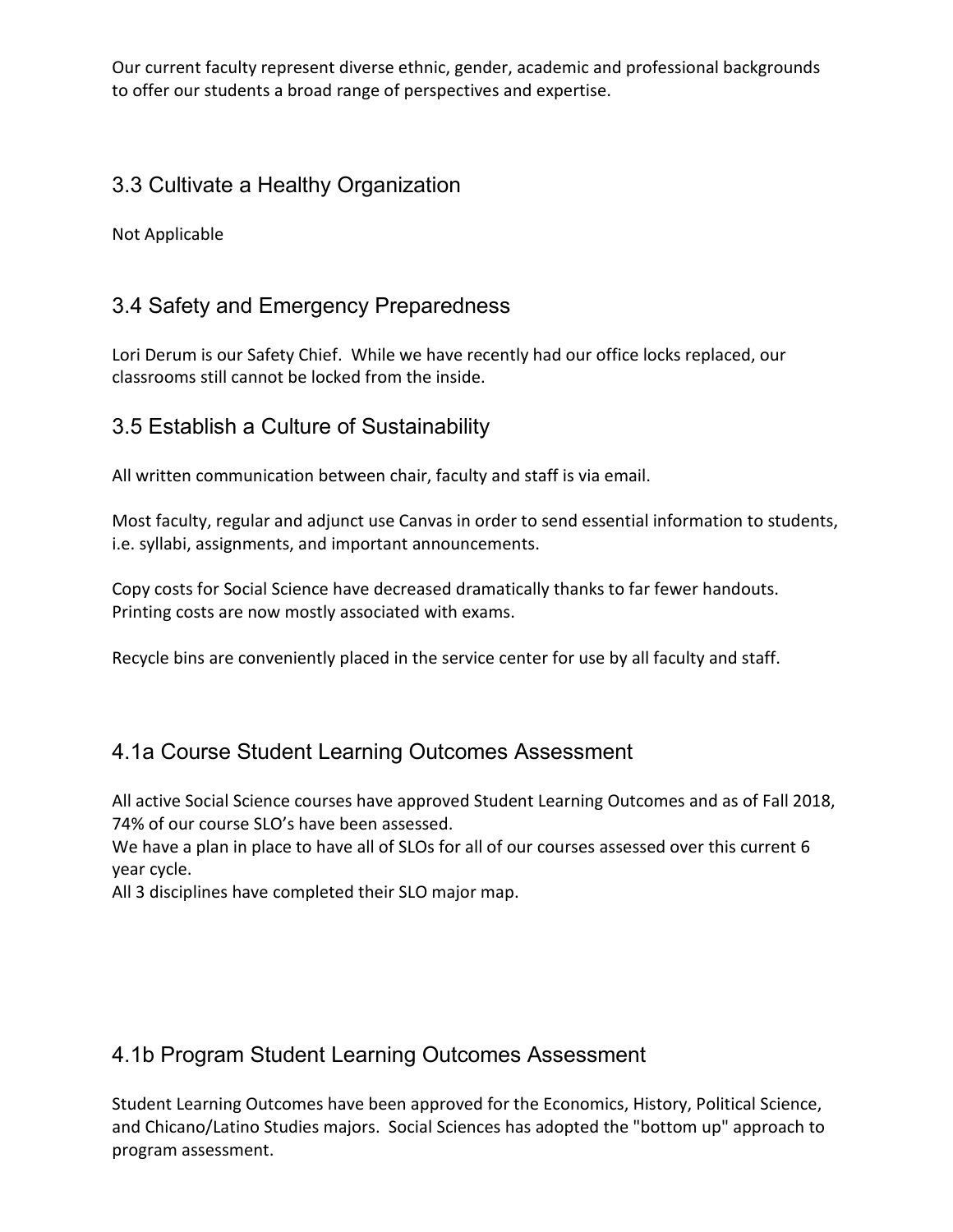Courses within the majors will be assessed as follows:

SLO Assessment (6 year Plan) Econ 1 SLO #1 2018 Econ 1 SLO #2 2020 Econ 1 SLO #3 2015 Econ 2 SLO #1 2016 Econ 2 SLO #2 2017 Econ 2 SLO #3 2019 Econ 2 SLO #4 2015 Econ 12 SLO#1 2015 Econ 12 SLO#2 2019 Econ 12 SLO#3 2016 Econ Major--all SLOs 2020 Hist 1.1 SLO#1 2015 Hist 1.1 SLO#2 2016 Hist 1.1 SLO#3 2017 Hist 1.2 SLO#1 2015 Hist 1.2 SLO#2 2016 Hist 1.2 SLO#3 2017 Hist 4.1 SLO#1 2015 Hist 4.1 SLO#2 2016 Hist 4.1 SLO#3 2017 Hist 4.2 SLO#1 2015 Hist 4.2 SLO#2 2016 Hist 4.2 SLO#3 2017 Hist 5 SLO#1 2015 Hist 5 SLO #2 2016 Hist 5 SLO#3 2017 Hist 8.1 SLO#1 2019 Hist 8.1 SLO#2 2015 Hist 8.2 SLO#3 2016 Hist 8.2 SLO#1 2015 Hist 8.1 SLO#2 2020 Hist 8.2 SLO#3 2016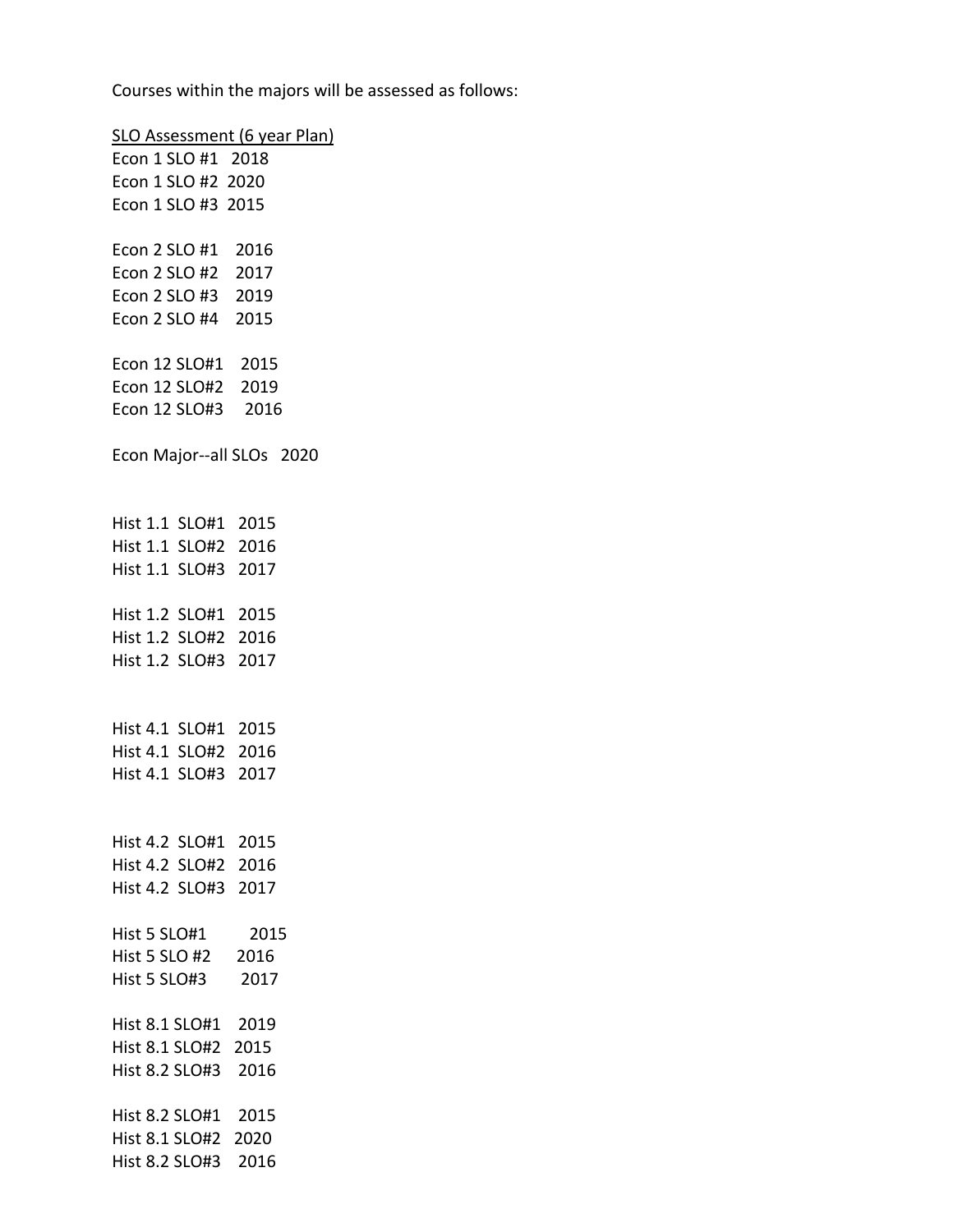Hist 17.1 SLO#1 2019 HIst 17.1 SLO#2 2016 Hist 17.1 SLO#3 2015 Hist 17.2 SLO#1 2015 HIst 17.2 SLO#2 2019 Hist 17.2 SLO#3 2016 HIst 18.1 SLO#1 2015 Hist 18.1 SLO#2 2018 Hist 18.1 SLO#3 2016 Hist 18.1 SLO#4 2017 HIst 18.2 SLO#1 2018 Hist 18.2 SLO#2 2015 Hist 18.2 SLO#3 2016 Hist 18.2 SLO#4 2017 Hist 20 SLO#1 2015 Hist 20 SLO#2 2016 Hist 20 SLO#3 2017 Hist 20 SLO#4 2018 Hist 21 SLO#1 2015 Hist 21 SLO#2 2016 Hist 21 SLO#3 2017 Hist 22 SLO#1 2015 Hist 22 SLO#2 2016 Hist 22 SLO#3 2017 Hist 22 SLO#4 2018 Hist 26 SLO#1 2015 Hist 26 SLO#2 2016 Hist 26 SLO#3 2017 Hist 26 SLO#4 2018 Hist 30 SLO#1 2015 Hist 30 SLO#2 2016 Hist 30 SLO#3 2017 Hist 30 SLO#4 2018 Hist 33 SLO#1 2015 Hist 33 SLO#2 2016 Hist 33 SLO#3 2017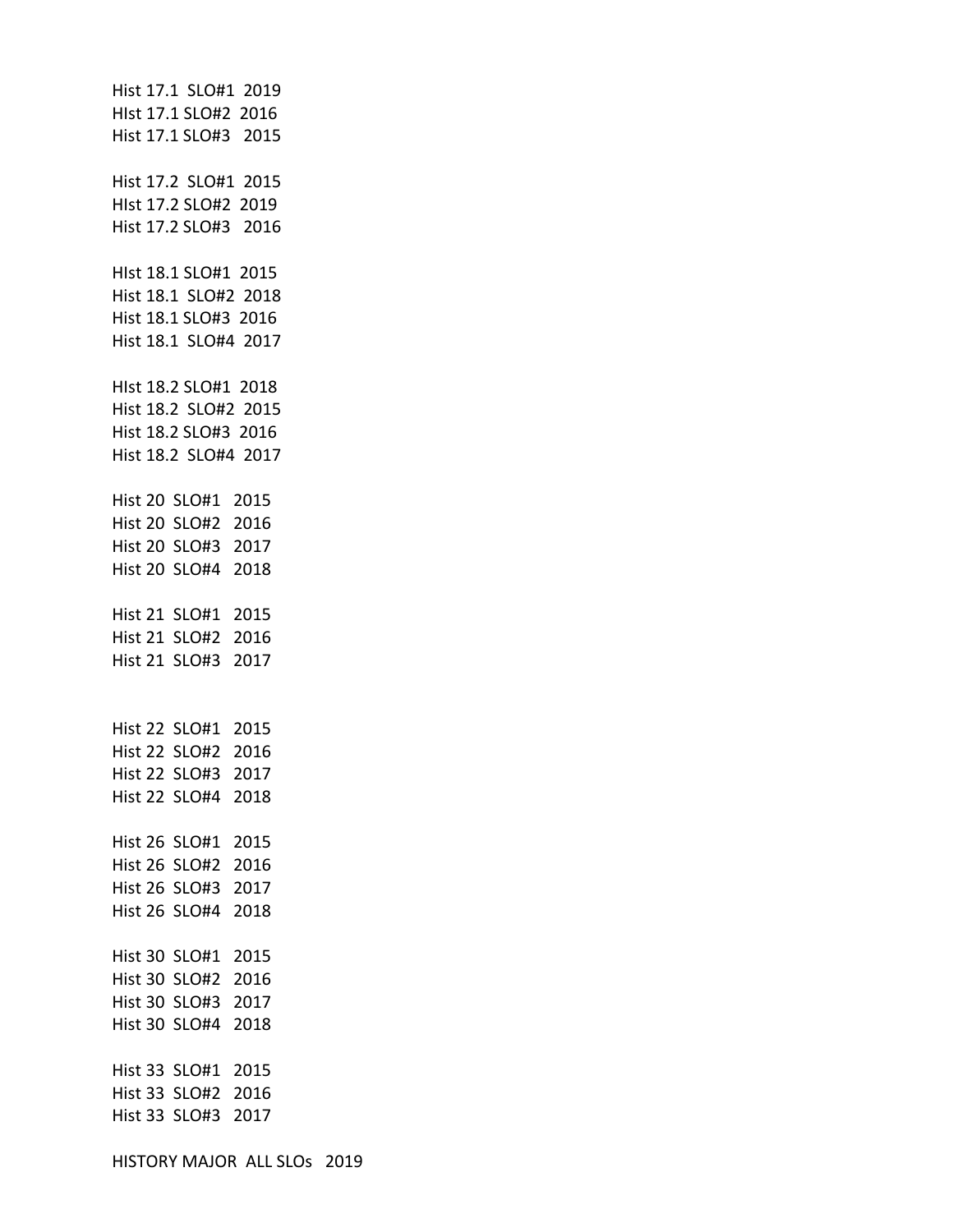POLS 1 SLO#1 2018 POLS 1 SLO#2 2019 POLS 1 SLO#3 2016 POLS 2 SLO#1 2016 POLS 2 SLO#2 2015 POLS 2 SLO#3 2017 POLS 18 SLO#1 2016 POLS 18 SLO#2 2017 POLS 18 SLO#3 2018 POLS 18 SLO#4 2019 POLS 18 SLO#5 2020 POLS 25 SLO#1 2015 POLS 25 SLO#2 2016 POLS 25 SLO#3 2018 POLS 25 SLO#4 2017

POLITICAL SCIENCE MAOR ALL SLOs 2018

| <b>Type</b>       | Name                       | <b>Student</b>    | <b>Assessment</b>       | Change             |
|-------------------|----------------------------|-------------------|-------------------------|--------------------|
|                   |                            | <b>Assessment</b> | <b>Results Analyzed</b> | <b>Implemented</b> |
|                   |                            | Implemented       |                         |                    |
| Course            | Econ 1                     | Spring 2014       | Spring 2014             | N/A                |
| Course            | Econ 2                     | Spring 2016       | Spring 2016             | N/A                |
| Course            | Econ 12                    | Spring 2016       | Spring 2016             | N/A                |
| Course            | Hist 1.1                   | Spring 2014       | Spring 2014             | N/A                |
| Course            | Hist 1.2                   | Spring 2015       | Spring 2015             | N/A                |
| Course            | Hist 4.1                   | Fall 2013         | Fall 2013               | N/A                |
| Course            | Hist 4.2                   | Fall 2013         | Fall 2013               | N/A                |
| Course            | Hist 5                     | Spring 2015       | Spring 2015             | N/A                |
| Course            | Hist 8.1                   | Fall 2013         | Fall 2013               | N/A                |
| Course            | <b>Hist 8.2</b>            | Spring 2014       | Spring 2014             | N/A                |
| Course            | <b>Hist 17.1</b>           | Spring 2015       | Spring 2015             | N/A                |
| Course            | <b>Hist 17.2</b>           | Spring 2016       | Spring 2016             | N/A                |
| Course            | <b>Hist 18.1</b>           | Fall 2013         | Fall 2013               | N/A                |
| Course            | <b>Hist 18.2</b>           | Fall 2013         | Fall 2013               | N/A                |
| Course            | Hist <sub>20</sub>         | Spring 2014       | Spring 2014             | N/A                |
| Course            | Hist <sub>21</sub>         | Spring 2015       | Spring 2015             | N/A                |
| Course            | Hist <sub>22</sub>         | Fall 2014         | Fall 2014               | N/A                |
| Course            | Hist <sub>26</sub>         | Spring 2014       | Spring 2014             | N/A                |
| Course            | Hist 30                    | Spring 2014       | Spring 2014             | N/A                |
| Course            | Hist <sub>33</sub>         | Spring 2015       | Spring 2015             | N/A                |
| Course            | Pols 1                     | Spring 2014       | Spring 2014             | N/A                |
| Course            | Pols 2                     | Fall 2013         | Fall 2013               | N/A                |
| Course            | Pols 18                    | Spring 2014       | Spring 2014             | N/A                |
| Course            | Pols 25                    | Spring 2014       | Spring 2014             | N/A                |
| Course            | Socs 12                    | Spring 2013       | Spring 2013             | N/A                |
| Certificate/Major | Chicano and Latino Studies | Fall 2014         | Fall 2014               | N/A                |
| Certificate/Maior | Economics                  | Spring 2014       | Spring 2014             | N/A                |

### 4.1c Student Learning Outcomes Reporting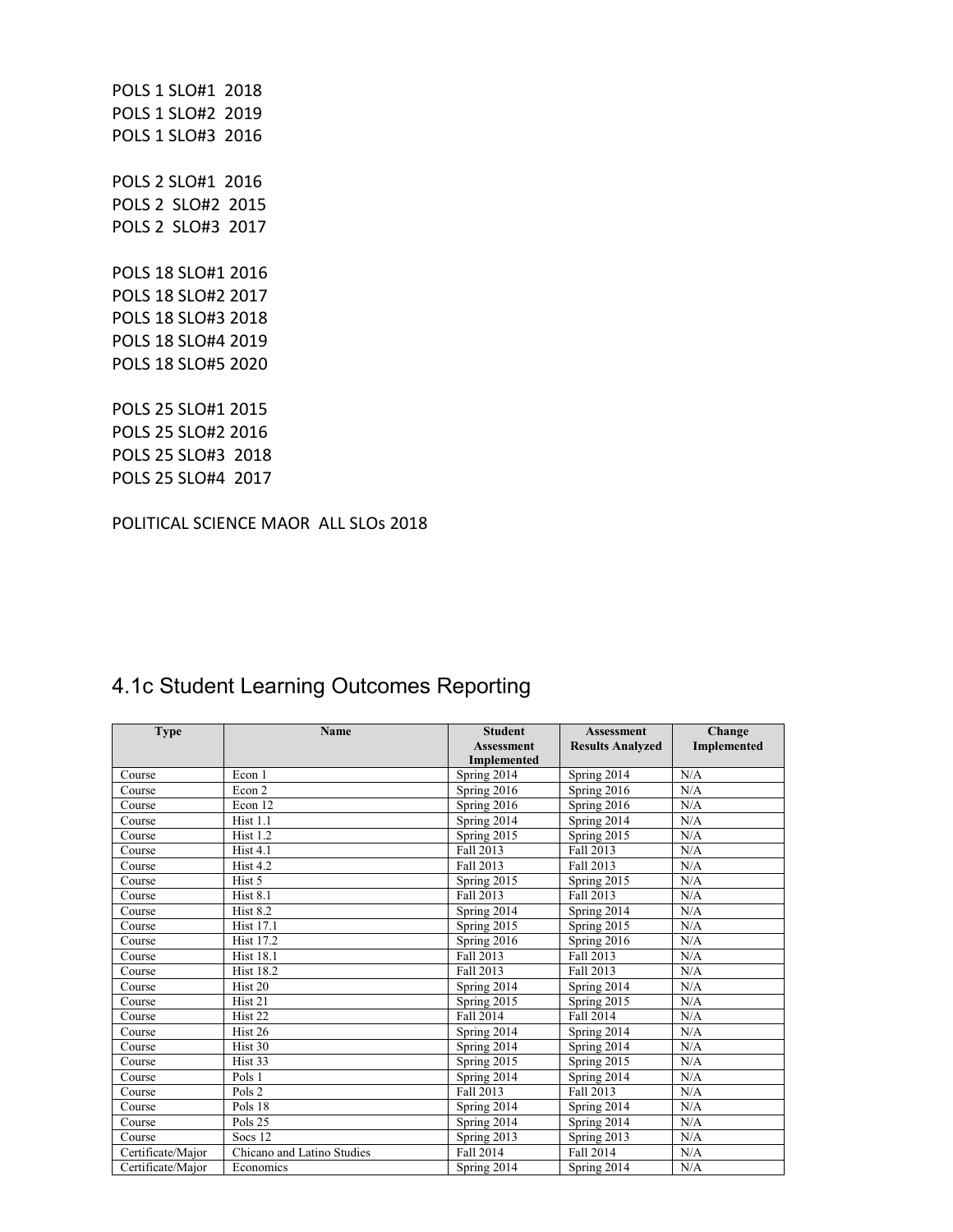| <i>∑</i> ertificate/Maior | $-1$<br>History                   | .2014<br>Spring           | 2014<br>Fall   | N/A |
|---------------------------|-----------------------------------|---------------------------|----------------|-----|
| Certificate/Maior         | Political<br>Science              | 2014<br>$S(\text{prime})$ | 2014<br>Spring | N/A |
| Certificate/Maior         | Social and Behavioral<br>Sciences | N/A                       | 2014<br>Fall   | N/A |

## 4.2a Key Courses or Services that address Institutional Outcomes

| <b>Course/Service</b> | la                | 1 <sub>b</sub>    | 1c                | 2a | 2 <sub>b</sub>    | 2c | 2d                        | 3a                        | 3 <sub>b</sub>            | 4a                | 4 <sub>b</sub> | 5 | <b>6a</b> | 6 <sub>b</sub>            | 6c                |                   |
|-----------------------|-------------------|-------------------|-------------------|----|-------------------|----|---------------------------|---------------------------|---------------------------|-------------------|----------------|---|-----------|---------------------------|-------------------|-------------------|
| Econ 1                | $\mathbf{v}$<br>л | $\mathbf{v}$<br>л | $\mathbf{v}$<br>л | X  | $\mathbf{v}$<br>A |    | $\mathbf{v}$<br>A         | v<br>л                    | $\mathbf{v}$<br>$\Lambda$ | $\mathbf{v}$<br>A | Х              | X | X         |                           |                   | $\mathbf{v}$<br>л |
| History 1.1           |                   | X                 | X                 | X  | $\mathbf{v}$<br>A |    | $\mathbf{v}$<br>A         | $\mathbf{v}$<br>$\lambda$ | $\mathbf{v}$<br>$\lambda$ | X                 | X              | X | X         | $\mathbf{v}$<br>A         | X                 | $\mathbf{v}$<br>л |
| History 1.2           |                   | X                 | Х                 | X  | $\mathbf{v}$<br>A |    | $\mathbf{v}$<br>A         | л                         | v<br>$\Lambda$            | X                 | Х              | X | X         | $\mathbf{v}$<br>A         | л                 | X                 |
| History 17.1          |                   | $\mathbf{v}$<br>A | $\mathbf{v}$<br>л | X  | $\mathbf{v}$<br>A |    | $\mathbf{v}$<br>$\Lambda$ | ٦z<br>л                   | v<br>$\Lambda$            | v<br>л            | Х              | X | X         | $\mathbf{v}$<br>$\Lambda$ | v<br>A            | $\mathbf{v}$<br>л |
| History 17.2          |                   | X                 | Х                 | X  | $\mathbf{v}$<br>A |    | $\mathbf{v}$<br>л         | $\mathbf{v}$<br>л         | $\mathbf v$<br>$\lambda$  | X                 | Х              | X | X         | $\mathbf{v}$<br>$\lambda$ | X                 | $\mathbf{v}$<br>A |
| History 21            |                   | Х                 | Х                 | X  | $\mathbf{v}$<br>л |    | $\mathbf{v}$<br>A         | л                         | v<br>$\Lambda$            | X                 | Х              | X | X         | л                         | A                 | X                 |
| History 4.1           |                   | $\mathbf{v}$<br>л | $\mathbf{v}$<br>л | X  | $\mathbf{v}$<br>A |    | $\mathbf{v}$<br>A         | ٦z<br>л                   | ٦z<br>$\Lambda$           | v<br>A            | Х              | X | X         | ٦Z<br>A                   | $\mathbf{v}$<br>л | $\mathbf{v}$<br>л |
| History 4.2           |                   | X                 | Х                 | X  | $\mathbf{v}$<br>A |    | $\mathbf{v}$<br>A         | X                         | $\mathbf v$<br>$\lambda$  | X                 | Х              | X | X         | X                         | X                 | $\mathbf{v}$<br>A |
| Political Sci 1       |                   | X                 | $\mathbf{v}$<br>л | X  | $\mathbf{v}$<br>A |    | $\mathbf{v}$<br>$\Lambda$ | л                         | v<br>$\Lambda$            | Х                 | X              | X | X         | ٦z<br>$\Lambda$           | л                 | $\mathbf{v}$<br>л |

## 4.2b Narrative (Optional)

The Social Sciences Department has continued to develop curriculum sensitive to the need for global and intercultural awareness.

This includes:

- Chicano/Latino Studies major
- History of the Modern Middle East
- Expansion of History 21, Race, Ethnicity & Gender sections
- International Economics (fall 19)
- DSS also participates in both the Connections and Umoja Learning communities

### 5.0 Performance Measures

Not Applicable

### 5.1 Effective Class Schedule: Course Offerings, Times, Locations, and Delivery Modes (annual)

The Social Science Department offers at least one course from each discipline beginning at 7:30AM and ending at 9:00 or 10:00PM M – TH. Although courses are most heavily offered during the prime-time hours (9:00AM – 3:00PM), our department also offers late afternoon and evening sections in all disciplines. We have been particularly successful adding late afternoon, late start classes that attract many dual enrollment high school students. Social Science has regularly participated in the Weekend College in History and Political Science. Online and hybrid courses are now offered in all three disciplines.

### **Enrollment at First Census from S2016 to Spring 2019. All Locations** (Combined totals from ALL locations in the District)

|             | <b>Spring</b><br>2016 | Summer<br>2016 | <b>Fall</b><br>2016 | <b>Spring</b><br><u>2017</u> | <b>Summer</b><br>2017 | <b>Fall 2017</b> | <b>Spring</b><br>2018 | Summer<br>2018 |
|-------------|-----------------------|----------------|---------------------|------------------------------|-----------------------|------------------|-----------------------|----------------|
| <b>ECON</b> | 578.00                | 175.00         | 554.00              | 552.00                       | 219.00                | 533.00           | 539.00                | 206.00         |
| <b>HIST</b> | 1,945.00              | 592.00         | 1,826.00            | 1,826.00                     | 646.00                | 1884.00          | 1,766.00              | 598.00         |
| <b>POLS</b> | 1,067.00              | 277.00         | 1,161.00            | 1,113.00                     | 390.00                | 1031.00          | 1,066.00              | 327.00         |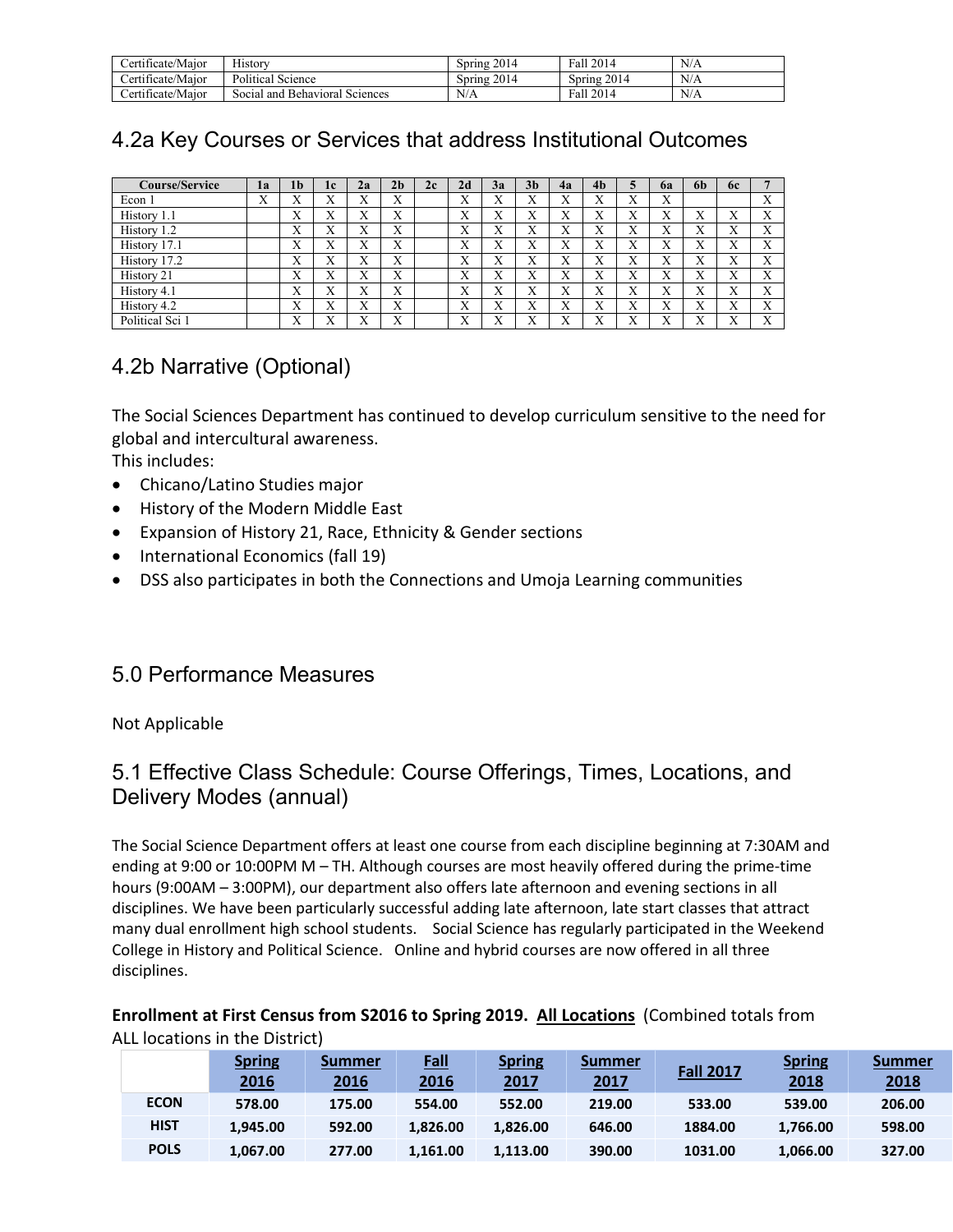| <b>SOCS</b><br>18.00<br>46.00<br>63.00<br>0.00<br>0.00 | 0.00 |
|--------------------------------------------------------|------|
|--------------------------------------------------------|------|

# Social Science - FY 2017-18 (plus current FY Summer and Fall)

**5.1 Student Headcounts** The number of students enrolled in each Discipline at first census (duplicated headcount).

### **Santa Rosa Campus**

| <b>Discipline</b>        | X2015 | F2015 | <b>S2016</b> | X2016 | F2016 | S2017 | X2017 | F2017 | S2018 |
|--------------------------|-------|-------|--------------|-------|-------|-------|-------|-------|-------|
| Economics                | 175   | 553   | 551          | 175   | 532   | 532   | 184   | 481   |       |
| History                  | 436   | 1545  | 1603         | 520   | 1353  | 1549  | 607   | 1520  |       |
| <b>Political Science</b> | 269   | 976   | 936          | 204   | 952   | 955   | 312   | 903   |       |
| Social Science           |       |       | 18           |       |       | 46    |       |       |       |
| <b>ALL Disciplines</b>   | 880   | 3074  | 3108         | 899   | 2837  | 3082  | 1103  | 2904  | 30    |

#### **Petaluma Campus** (Includes Rohnert Park and Sonoma)

| <b>Discipline</b>        | X2015 | F2015 | S2016 | X2016 | F2016 | S2017 | X2017 | F2017 | S2018 |
|--------------------------|-------|-------|-------|-------|-------|-------|-------|-------|-------|
| Economics                |       | 40    | 27    |       | 22    | 20    |       | 55    |       |
| History                  | 66    | 406   | 342   | 72    | 375   | 264   | 39    | 366   |       |
| <b>Political Science</b> | 22    | 123   | 131   | 73    | 143   | 115   | 78    | 113   |       |
| Social Science           |       |       |       |       |       |       |       |       |       |
| <b>ALL Disciplines</b>   | 88    | 569   | 500   | 145   | 540   | 399   | 117   | 534   |       |

#### **Other Locations** (Includes the PSTC, Windsor, and other locations)

| <b>Discipline</b>        | X2015 | F2015              | S2016 | X2016 | F2016 | S2017 | X2017 | F2017 | S2018 |
|--------------------------|-------|--------------------|-------|-------|-------|-------|-------|-------|-------|
| Economics                |       |                    | υ     |       |       |       |       |       |       |
| History                  |       | 28                 |       |       | 98    | a 1   |       |       |       |
| <b>Political Science</b> |       | $\mathbf{r}$<br>32 | 0     |       | 66    | 43    |       | 19    |       |
| Social Science           |       |                    | U     |       |       |       |       |       |       |
| <b>ALL Disciplines</b>   |       | 60                 | 0     |       | 164   | 60    |       | 19    |       |

| <b>Discipline</b>        | X2015 | F2015 | S2016 | X2016 | F2016 | S2017 | X2017 | F2017 | S2018 |
|--------------------------|-------|-------|-------|-------|-------|-------|-------|-------|-------|
| Economics                | 175   | 593   | 578   | 175   | 554   | 552   | 184   | 536   |       |
| History                  | 502   | 1979  | 1945  | 592   | 1826  | 1830  | 646   | 1886  |       |
| <b>Political Science</b> | 291   | 1131  | 1067  | 277   | 1161  | 1113  | 390   | 1035  |       |
| Social Science           |       |       | 18    |       |       | 46    |       |       |       |
| <b>ALL Disciplines</b>   | 968   | 3703  | 3608  | 1044  | 3541  | 3541  | 1220  | 3457  | 34    |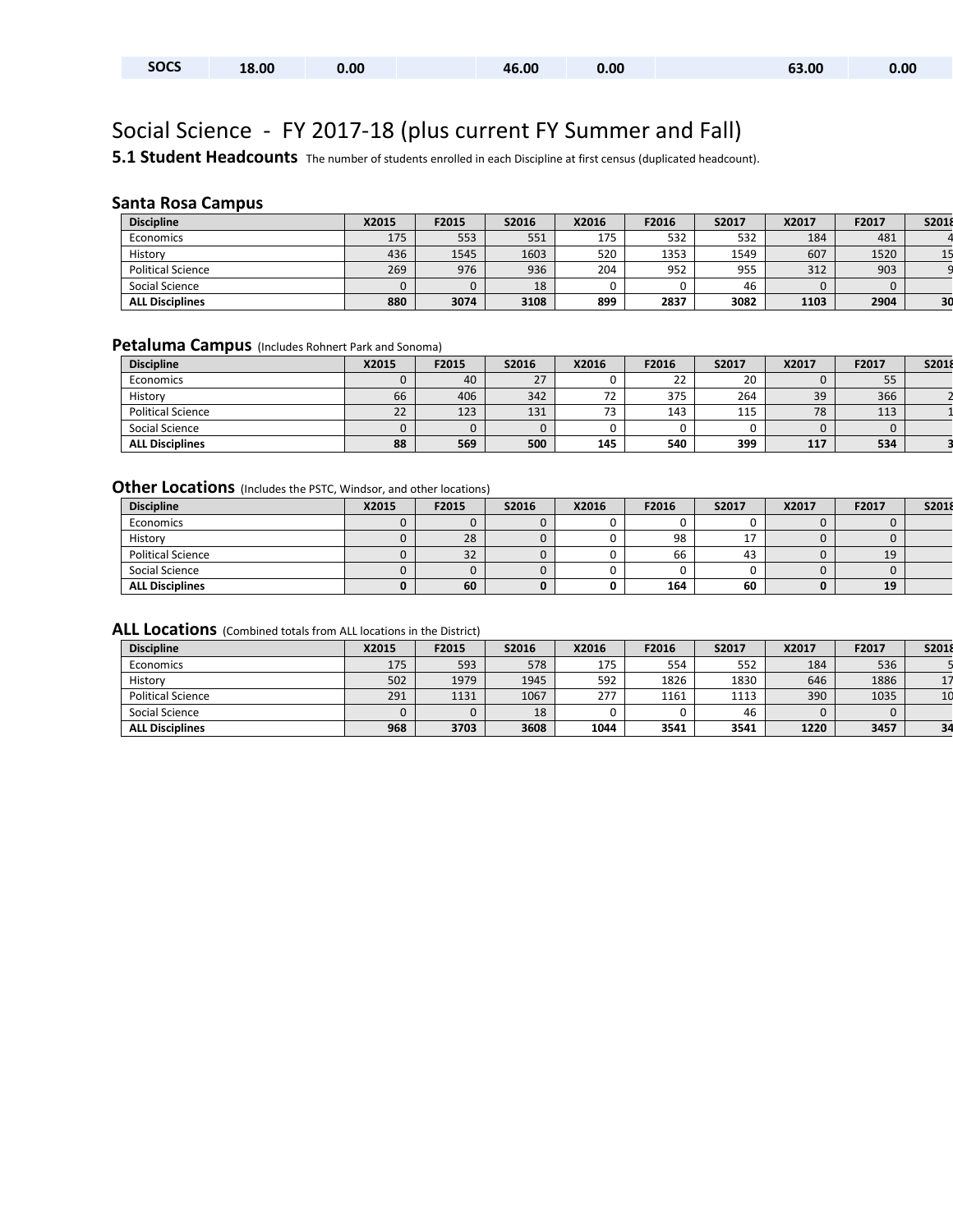### 5.2a Enrollment Efficiency

### Social Science - FY 2017-18 (plus current FY Summer and Fall)

**5.2a Enrollment Efficiency** The percentage of seats filled in each Discipline at first census based on class limit (not room size).

#### **Santa Rosa Campus**

| <b>Discipline</b>        | X2015   | F2015 | S2016 | X2016   | F2016 | S2017 | X2017 | F2017 | S2018 |
|--------------------------|---------|-------|-------|---------|-------|-------|-------|-------|-------|
| Economics                | 83.3%   | 99.6% | 89.2% | 83.3%   | 91.7% | 86.5% | 87.6% | 82.9% | 89.   |
| History                  | 95.8%   | 96.3% | 92.0% | 100.2%  | 95.4% | 94.0% | 98.2% | 95.8% | 91.   |
| <b>Political Science</b> | 74.7%   | 94.3% | 86.7% | 78.8%   | 90.3% | 95.5% | 83.2% | 81.2% | 86.   |
| Social Science           | $0.0\%$ | 0.0%  | 0.0%  | $0.0\%$ | 0.0%  | 84.4% | 0.0%  | 0.0%  | 71.1  |
| <b>ALL Disciplines</b>   | 85.9%   | 96.2% | 89.8% | 91.0%   | 93.0% | 93.0% | 91.7% | 88.6% | 89.1  |

#### **Petaluma Campus** (Includes Rohnert Park and Sonoma)

| <b>Discipline</b>        | X2015   | F2015  | S2016 | X2016   | F2016   | S2017   | X2017 | F2017 | S2018 |
|--------------------------|---------|--------|-------|---------|---------|---------|-------|-------|-------|
| Economics                | $0.0\%$ | 114.3% | 67.5% | $0.0\%$ | 62.9%   | 50.0%   | 0.0%  | 78.6% | 60.   |
| History                  | 94.3%   | 78.8%  | 85.5% | 90.0%   | 85.2%   | 73.7%   | 48.8% | 76.3% | 75.1  |
| <b>Political Science</b> | 48.9%   | 91.1%  | 81.9% | 81.1%   | 79.4%   | 95.8%   | 97.5% | 62.8% | 72.1  |
| Social Science           | $0.0\%$ | 0.0%   | 0.0%  | $0.0\%$ | $0.0\%$ | $0.0\%$ | 0.0%  | 0.0%  | 0.    |
| <b>ALL Disciplines</b>   | 76.5%   | 83.1%  | 83.3% | 85.3%   | 82.4%   | 77.0%   | 73.1% | 73.2% | 73.1  |

#### **Other Locations** (Includes the PSTC, Windsor, and other locations)

| <b>Discipline</b>      | X2015   | F2015 | S2016 | X2016   | F2016   | S2017 | X2017 | F2017 | S2018 |
|------------------------|---------|-------|-------|---------|---------|-------|-------|-------|-------|
| Economics              | 0.0%    | 0.0%  | 0.0%  | $0.0\%$ | $0.0\%$ | 0.0%  | 0.0%  | 0.0%  | 0.    |
| History                | 0.0%    | 80.0% | 0.0%  | $0.0\%$ | 70.0%   | 48.6% | 0.0%  | 0.0%  | 0.    |
| Political Science      | 0.0%    | 71.1% | 0.0%  | $0.0\%$ | 73.3%   | 61.4% | 0.0%  | 42.2% | 0.    |
| Social Science         | $0.0\%$ | 0.0%  | 0.0%  | $0.0\%$ | $0.0\%$ | 0.0%  | 0.0%  | 0.0%  | 0.1   |
| <b>ALL Disciplines</b> | $0.0\%$ | 75.0% | 0.0%  | 0.0%    | 71.3%   | 57.1% | 0.0%  | 42.2% | 0.1   |

#### **ALL Locations** (Combined totals from ALL locations in the District)

| <b>Discipline</b>        | X2015 | F2015  | S2016   | X2016   | F2016   | S2017 | <b>X2017</b> | F2017 | S2018 |
|--------------------------|-------|--------|---------|---------|---------|-------|--------------|-------|-------|
| Economics                | 83.3% | 100.5% | 87.8%   | 83.3%   | 90.1%   | 84.3% | 87.6%        | 82.5% | 88.   |
| History                  | 95.6% | 91.8%  | 90.8%   | 98.8%   | 91.4%   | 89.7% | 92.6%        | 91.2% | 88.   |
| <b>Political Science</b> | 71.9% | 93.1%  | 86.0%   | 79.4%   | 87.7%   | 93.5% | 85.7%        | 77.4% | 84.   |
| Social Science           | 0.0%  | 0.0%   | $0.0\%$ | $0.0\%$ | $0.0\%$ | 84.4% | 0.0%         | 0.0%  | 71.1  |
| <b>ALL Disciplines</b>   | 84.9% | 93.5%  | 88.9%   | 90.2%   | 89.9%   | 89.9% | 89.5%        | 85.3% | 87.   |

### 5.2b Average Class Size

## Social Science - FY 2017-18 (plus current FY Summer and Fall)

**5.2b Average Class Size** The average class size in each Discipline at first census (excludes cancelled classes).

#### **Santa Rosa Campus**

| <b>Discipline</b>        | X2015 | F2015 | S2016            | X2016 | F2016 | S2017 | X2017 | F2017 | S2018          |
|--------------------------|-------|-------|------------------|-------|-------|-------|-------|-------|----------------|
| Economics                | 29.2  | 34.6  | 30.6             | 29.2  | 31.3  | 29.6  | 30.7  | 28.3  |                |
| History                  | 33.5  | 32.9  | 31.4             | 34.7  | 33.0  | 32.3  | 33.7  | 33.0  |                |
| <b>Political Science</b> | 33.6  | 39.0  | 36.0             | 29.1  | 36.6  | 39.8  | 34.7  | 33.4  |                |
| Social Science           | 0.0   | 0.0   | 0.0 <sub>1</sub> | 0.0   | 0.0   | 27.0  | 0.0   | 0.0   | $\overline{3}$ |
| <b>ALL Disciplines</b>   | 32.6  | 34.9  | 32.5             | 32.1  | 33.8  | 33.7  | 33.4  | 32.3  | 3 <sub>i</sub> |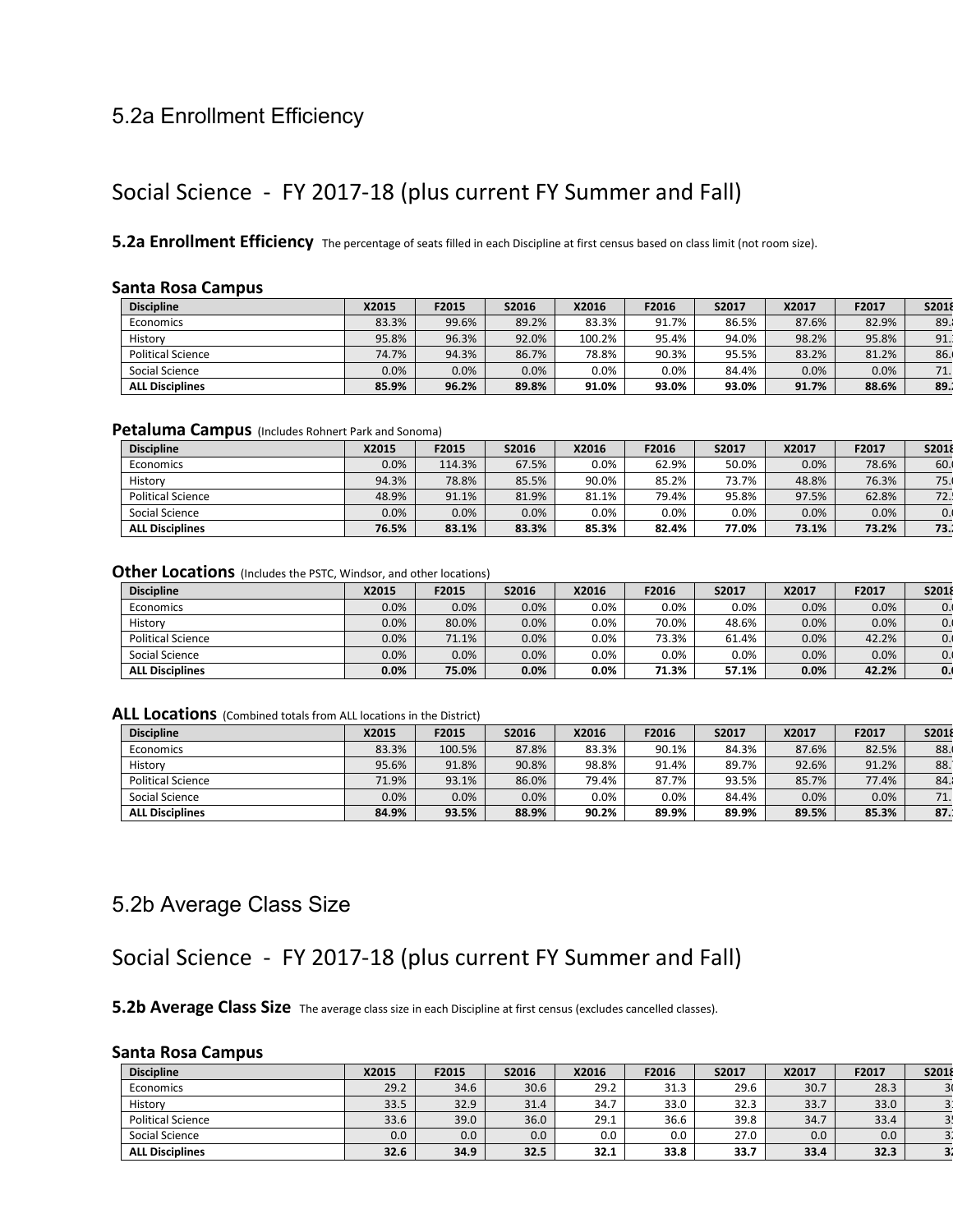### **Petaluma Campus** (Includes Rohnert Park and Sonoma)

| <b>Discipline</b>        | X2015 | F2015 | S2016 | X2016 | F2016 | S2017 | X2017 | F2017 | <b>S2018</b> |
|--------------------------|-------|-------|-------|-------|-------|-------|-------|-------|--------------|
| Economics                | 0.0   | 40.0  | 27.0  | 0.0   | 22.0  | 20.0  | 0.0   | 27.5  |              |
| History                  | 33.0  | 31.2  | 34.2  | 36.0  | 34.1  | 29.3  | 19.5  | 30.5  |              |
| <b>Political Science</b> | 22.0  | 41.0  | 32.8  | 36.5  | 35.8  | 38.3  | 39.0  | 28.3  |              |
| Social Science           | 0.0   | 0.0   | 0.0   | 0.0   | 0.0   | 0.0   | 0.0   | 0.0   |              |
| <b>ALL Disciplines</b>   | 29.3  | 33.5  | 33.3  | 36.3  | 33.8  | 30.7  | 29.3  | 29.7  |              |

## **Other Locations** (Includes the PSTC, Windsor, and other locations)

| <b>Discipline</b>        | X2015 | F2015 | <b>S2016</b> | X2016 | F2016   | S2017 | X2017 | F2017 | S2018 |
|--------------------------|-------|-------|--------------|-------|---------|-------|-------|-------|-------|
| Economics                | 0.0   | 0.0   | 0.0          | 0.0   | $0.0\,$ | 0.0   | 0.0   | 0.0   |       |
| History                  | 0.0   | 28.0  | 0.0          | 0.0   | 24.5    | 17.0  | 0.0   | 0.0   |       |
| <b>Political Science</b> | 0.0   | 32.0  | 0.0          | 0.0   | 33.0    | 21.5  | 0.0   | 19.0  |       |
| Social Science           | 0.0   | 0.0   | 0.0          | 0.0   | $0.0\,$ | 0.0   | 0.0   | 0.0   |       |
| <b>ALL Disciplines</b>   | 0.0   | 30.0  | 0.0          | 0.0   | 27.3    | 20.0  | 0.0   | 19.0  |       |

| <b>Discipline</b>        | X2015 | F2015 | S2016            | X2016 | F2016 | S2017 | X2017 | F2017 | S2018                   |
|--------------------------|-------|-------|------------------|-------|-------|-------|-------|-------|-------------------------|
| Economics                | 29.2  | 34.9  | 30.4             | 29.2  | 30.8  | 29.1  | 30.7  | 28.2  |                         |
| History                  | 33.5  | 32.4  | 31.9             | 34.8  | 32.6  | 31.6  | 32.3  | 32.5  |                         |
| <b>Political Science</b> | 32.3  | 39.0  | 35.6             | 30.8  | 36.3  | 38.4  | 35.5  | 32.3  | $\overline{a}$          |
| Social Science           | 0.0   | 0.0   | 0.0 <sub>1</sub> | 0.0   | 0.0   | 27.0  | 0.0   | 0.0   | . ح                     |
| <b>ALL Disciplines</b>   | 32.3  | 34.6  | 32.6             | 32.6  | 33.4  | 32.9  | 33.0  | 31.7  | $\overline{\mathbf{3}}$ |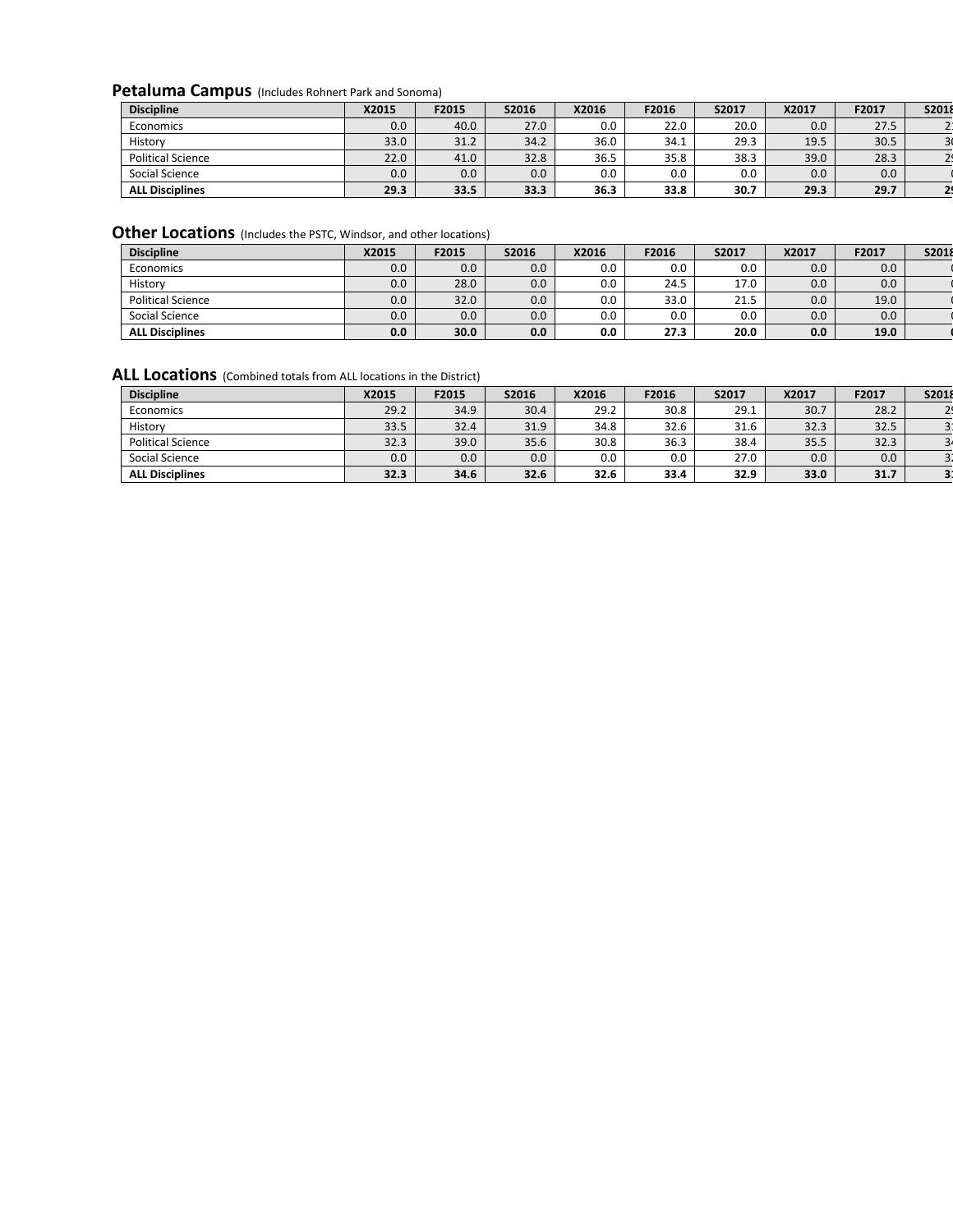## 5.3 Instructional Productivity

## Social Science - FY 2017-18 (plus current FY Summer and Fall)

**5.3 Instructional Productivity** The ratio of Full-Time Equivalent Students (FTES) to Full-Time Equivalent Faculty (FTEF) in each Discipline at first census.

#### **Santa Rosa Campus**

| <b>Economics</b> |             | X2015 | F2015       | S2016 | X2016      | F2016 | S2017 | X2017 | F2017 | <b>S2018</b> |
|------------------|-------------|-------|-------------|-------|------------|-------|-------|-------|-------|--------------|
|                  | <b>FTES</b> | 17.54 | 57.23       | 57.17 | 17.23      | 54.73 | 54.67 | 18.24 | 49.41 | 49.6         |
|                  | <b>FTEF</b> | 1.23  | ר ר<br>3.ZZ | 3.63  | 21<br>⊥.∠⊥ | 3.39  | 3.61  | 1.22  | 4.04  | ے . د        |
|                  | Ratio       | 14.21 | 17.75       | 15.73 | 14.22      | 16.12 | 15.13 | 14.92 | 12.23 | 15.5         |

| <b>History</b> |             | X2015 | F2015  | S2016  | X2016 | F2016  | S2017  | X2017 | F2017  | S2018 |
|----------------|-------------|-------|--------|--------|-------|--------|--------|-------|--------|-------|
|                | <b>FTES</b> | 43.75 | 160.24 | 166.04 | 50.43 | 140.31 | 160.41 | 59.04 | 157.62 | 158.8 |
|                | <b>FTEF</b> | 2.65  | 9.30   | 10.41  | 2.99  | 8.26   | 9.59   | 3.70  | 9.20   | 9.8   |
|                | Ratio       | 16.50 | 17.22  | 15.95  | 16.84 | 16.98  | 16.73  | 15.97 | 17.13  | 16.1  |

| <b>Political Science</b> |             | X2015 | F2015  | S2016 | X2016 | F2016 | S2017  | X2017 | F2017 | S2018 |
|--------------------------|-------------|-------|--------|-------|-------|-------|--------|-------|-------|-------|
|                          | <b>FTES</b> | 26.95 | 102.32 | 98.07 | 19.83 | 99.51 | 100.28 | 30.61 | 94.65 | 99.5  |
|                          | <b>FTEF</b> | 1.62  | 5.01   | 5.19  | 1.41  | 5.21  | 4.81   | 1.82  | 5.40  | 5.4   |
|                          | Ratio       | 16.61 | 20.44  | 18.91 | 14.11 | 19.11 | 20.87  | 16.84 | 17.54 | 18.3  |

| <b>Social Science</b> |             | X2015 | F2015 | S2016 | X2016 | F2016 | S2017 | X2017 | F2017 | S2018 |
|-----------------------|-------------|-------|-------|-------|-------|-------|-------|-------|-------|-------|
|                       | <b>FTES</b> | 0.00  | 0.00  | 0.00  | 0.00  | 0.00  | 2.88  | 0.00  | 0.00  | 3.O   |
|                       | <b>FTEF</b> | 0.00  | 0.00  | 0.00  | 0.00  | 0.00  | 0.20  | 0.00  | 0.00  | 0.2   |
|                       | Ratio       | 0.00  | 0.00  | 0.00  | 0.00  | 0.00  | 14.40 | 0.00  | 0.00  | 18.2  |

#### **Petaluma Campus** (Includes Rohnert Park and Sonoma)

| <b>Economics</b> |             | X2015 | F2015 | S2016 | X2016 | F2016 | S2017 | X2017 | F2017 | S2018    |
|------------------|-------------|-------|-------|-------|-------|-------|-------|-------|-------|----------|
|                  | <b>FTES</b> | 0.00  | 4.00  | 2.78  | 0.00  | 2.20  | 2.06  | 0.00  | 5.75  | <u>.</u> |
|                  | <b>FTEF</b> | 0.00  | 0.20  | 0.21  | 0.00  | 0.20  | 0.21  | 0.00  | 0.40  | 0.2      |
|                  | Ratio       | 0.00  | 20.00 | 13.50 | 0.00  | 11.00 | 10.00 | 0.00  | 14.37 | 10.5     |

| <b>History</b> |             | X2015 | F2015 | S2016 | X2016 | F2016 | S2017 | X2017 | F2017 | <b>S2018</b> |
|----------------|-------------|-------|-------|-------|-------|-------|-------|-------|-------|--------------|
|                | <b>FTES</b> | 6.56  | 42.40 | 35.73 | 6.76  | 38.88 | 27.24 | 3.66  | 37.98 | 24.7         |
|                | <b>FTEF</b> | 0.39  | 2.61  | 2.01  | 0.39  | 2.23  | 1.83  | 0.39  | 2.42  | T.O          |
|                | Ratio       | 16.89 | 16.27 | 17.77 | 17.40 | 17.45 | 14.90 | 9.42  | 15.68 | 15.1         |

| <b>Political Science</b> |             | X2015 | F2015 | S2016 | X2016 | F2016 | S2017 | X2017 | F2017 | S2018 |
|--------------------------|-------------|-------|-------|-------|-------|-------|-------|-------|-------|-------|
|                          | <b>FTES</b> | 2.19  | 12.86 | 13.25 | 6.86  | 14.88 | 11.73 | 7.32  | 11.79 | 11.9  |
|                          | <b>FTEF</b> | 0.19  | 0.60  | 0.81  | 0.39  | 0.82  | 0.61  | 0.39  | 0.82  | 0.8   |
|                          | Ratio       | 11.26 | 21.43 | 16.37 | 17.64 | 18.21 | 19.19 | 18.85 | 14.42 | 14.5  |

| <b>Social Science</b> |             | X2015 | F2015 | S2016             | X2016    | F2016 | S2017 | X2017 | F2017 | S2018 |
|-----------------------|-------------|-------|-------|-------------------|----------|-------|-------|-------|-------|-------|
|                       | <b>FTES</b> | 0.00  | 0.00  | 0.00 <sub>1</sub> | $0.00\,$ | 0.00  | 0.00  | 0.00  | 0.00  | 0.0   |
|                       | <b>FTEF</b> | 0.00  | 0.00  | 0.00 <sub>1</sub> | 0.00     | 0.00  | 0.00  | 0.00  | 0.00  | 0.0   |
|                       | Ratio       | 0.00  | 0.00  | 0.00              | 0.00     | 0.00  | 0.00  | 0.00  | 0.00  | 0.0   |

#### **Other Locations** (Includes the PSTC, Windsor, and other locations)

| <b>Economics</b> |             | X2015 | F2015 | S2016 | X2016 | F2016 | S2017 | X2017 | F2017 | S2018        |
|------------------|-------------|-------|-------|-------|-------|-------|-------|-------|-------|--------------|
|                  | <b>FTES</b> | 0.00  | 0.00  | 0.00  | 0.00  | 0.00  | 0.00  | 0.00  | 0.00  | 0.0          |
|                  | <b>FTEF</b> | 0.00  | 0.00  | 0.00  | 0.00  | 0.00  | 0.00  | 0.00  | 0.00  | 0.0          |
|                  | Ratio       | 0.00  | 0.00  | 0.00  | 0.00  | 0.00  | 0.00  | 0.00  | 0.00  | 0.0          |
|                  |             |       |       |       |       |       |       |       |       |              |
| History          |             | X2015 | F2015 | S2016 | X2016 | F2016 | S2017 | X2017 | F2017 | <b>S2018</b> |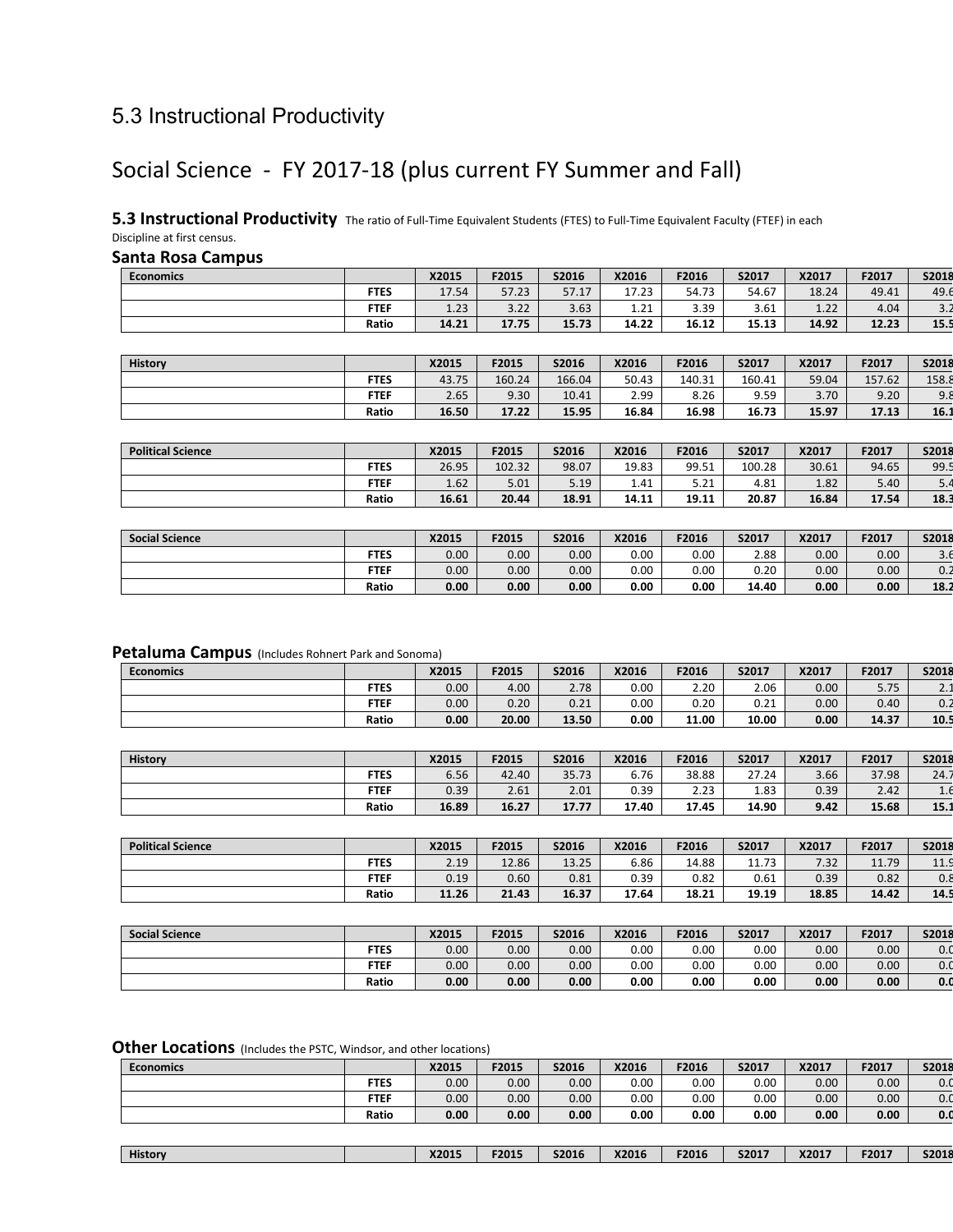| <b>FTES</b> | 0.00 | 2.80  | 0.00 <sub>1</sub> | 0.00 | 9.57  | 1.42 | 0.00              | 0.00 | 0.0 |
|-------------|------|-------|-------------------|------|-------|------|-------------------|------|-----|
| <b>FTEF</b> | 0.00 | 0.20  | 0.00              | 0.00 | 0.20  | 0.00 | 0.00 <sub>1</sub> | 0.00 | 0.0 |
| Ratio       | 0.00 | 14.00 | 0.00              | 0.00 | 47.85 | 0.00 | 0.00 <sub>1</sub> | 0.00 | 0.0 |

| <b>Political Science</b> |             | X2015 | F2015 | S2016             | X2016 | F2016 | S2017 | X2017 | F2017             | S2018 |
|--------------------------|-------------|-------|-------|-------------------|-------|-------|-------|-------|-------------------|-------|
|                          | <b>FTES</b> | 0.00  | 3.20  | $0.00\,$          | 0.00  | 6.60  | 3.60  | 0.00  | 1.90 <sub>1</sub> | 0.0   |
|                          | <b>FTEF</b> | 0.00  | 0.20  | $0.00\,$          | 0.00  | 0.40  | 0.00  | 0.00  | 0.20              | 0.0   |
|                          | Ratio       | 0.00  | 16.00 | 0.00 <sub>1</sub> | 0.00  | 16.50 | 0.00  | 0.00  | 9.50              | 0.0   |

| <b>Social Science</b> |             | X2015 | F2015 | S2016 | X2016 | F2016    | S2017 | X2017 | F2017 | S2018 |
|-----------------------|-------------|-------|-------|-------|-------|----------|-------|-------|-------|-------|
|                       | <b>FTES</b> | 0.00  | 0.00  | 0.00  | 0.00  | $0.00\,$ | 0.00  | 0.00  | 0.00  | 0.0   |
|                       | <b>FTEF</b> | 0.00  | 0.00  | 0.00  | 0.00  | $0.00\,$ | 0.00  | 0.00  | 0.00  | 0.0   |
|                       | Ratio       | 0.00  | 0.00  | 0.00  | 0.00  | 0.00     | 0.00  | 0.00  | 0.00  | 0.0   |

| <b>Economics</b> |             | X2015 | F2015 | S2016 | X2016      | F2016 | S2017 | X2017 | F2017 | S2018 |
|------------------|-------------|-------|-------|-------|------------|-------|-------|-------|-------|-------|
|                  | <b>FTES</b> | 17.54 | 61.23 | 59.94 | 17.23      | 56.93 | 56.73 | 18.24 | 55.16 | 51.7  |
|                  | <b>FTEF</b> | 1.23  | 3.42  | 3.84  | 21<br>⊥.∠⊥ | 3.59  | 3.82  | 1.22  | 4.44  | ے.د   |
|                  | Ratio       | 14.21 | 17.88 | 15.61 | 14.22      | 15.84 | 14.85 | 14.92 | 12.42 | 15.2  |

| <b>History</b> |             | X2015 | F2015  | S2016  | X2016 | F2016  | S2017  | X2017 | F2017  | S2018 |
|----------------|-------------|-------|--------|--------|-------|--------|--------|-------|--------|-------|
|                | <b>FTES</b> | 50.31 | 205.45 | 201.77 | 57.19 | 188.76 | 189.07 | 62.70 | 195.60 | 183.5 |
|                | <b>FTEF</b> | 3.04  | 12.11  | 12.42  | 3.38  | 10.69  | 11.42  | 4.09  | 11.62  | 11.4  |
|                | Ratio       | 16.55 | 16.96  | 16.25  | 16.91 | 17.65  | 16.56  | 15.34 | 16.83  | 16.0  |

| <b>Political Science</b> |             | X2015 | F2015  | S2016  | X2016 | F2016  | S2017  | X2017 | F2017  | S2018 |
|--------------------------|-------------|-------|--------|--------|-------|--------|--------|-------|--------|-------|
|                          | <b>FTES</b> | 29.14 | 118.38 | 111.32 | 26.69 | 120.99 | 115.62 | 37.93 | 108.33 | 111.5 |
|                          | <b>FTEF</b> | 1.82  | 5.81   | 6.00   | 1.79  | 6.42   | 5.42   | 2.21  | 6.41   | 6.4   |
|                          | Ratio       | 16.04 | 20.39  | 18.57  | 14.87 | 18.83  | 21.34  | 17.20 | 16.89  | 17.8  |

| <b>Social Science</b> |             | X2015             | F2015 | S2016             | X2016 | F2016 | S2017 | X2017 | F2017 | S2018         |
|-----------------------|-------------|-------------------|-------|-------------------|-------|-------|-------|-------|-------|---------------|
|                       | <b>FTES</b> | 0.00 <sub>1</sub> | 0.00  | 0.00 <sub>1</sub> | 0.00  | 0.00  | 2.88  | 0.00  | 0.00  | $\sim$<br>3.O |
|                       | <b>FTEF</b> | 0.00              | 0.00  | 0.00              | 0.00  | 0.00  | 0.20  | 0.00  | 0.00  | 0.2           |
|                       | Ratio       | 0.00              | 0.00  | $0.00\,$          | 0.00  | 0.00  | 14.40 | 0.00  | 0.00  | 18.2          |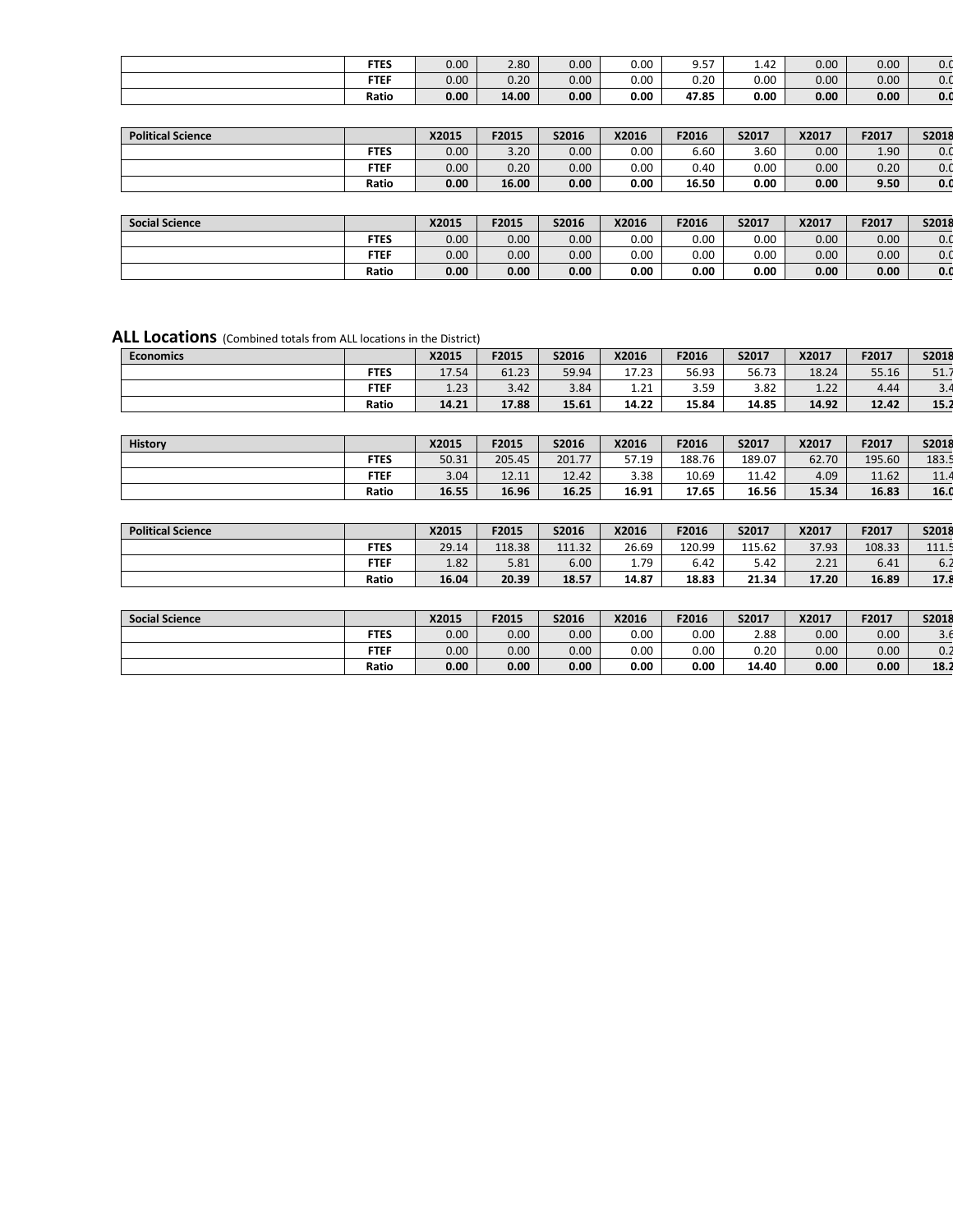# 5.4 Curriculum Currency

| Course #           | <b>Course Description (Short)</b>   | <b>Last Full</b> | <b>Next Review</b> |
|--------------------|-------------------------------------|------------------|--------------------|
|                    |                                     | <b>Review</b>    | <b>Due</b>         |
| ECON <sub>1</sub>  | PRIN OF MACROECONOMICS              | 5/14/2018        | 2023-2024          |
| ECON 12            | <b>INTRO ECON &amp; ENVIRONMENT</b> | 5/11/2015        | 2020-2021          |
| ECON <sub>2</sub>  | PRIN OF MICROECONOMICS              | 5/14/2018        | 2023-2024          |
| ECON 30            | <b>INTERNATIONAL ECONOMICS</b>      | 4/22/2019        | 2024-2025          |
| <b>HIST 1.1</b>    | WORLD HISTORY TO 1500               | 3/26/2018        | 2023-2024          |
| <b>HIST 1.2</b>    | <b>WORLD HIST SINCE 1500</b>        | 3/26/2018        | 2023-2024          |
| <b>HIST 17.1</b>   | <b>UNITED STATES TO 1877</b>        | 3/14/2016        | 2021-2022          |
| <b>HIST 17.2</b>   | U S HIST 1877 TO PRESENT            | 3/28/2016        | 2021-2022          |
| <b>HIST 18.1</b>   | WOMEN IN THE US TO 1877             | 1/28/2019        | 2024-2025          |
| <b>HIST 18.2</b>   | <b>WOMEN IN US SINCE 1877</b>       | 1/28/2019        | 2024-2025          |
| HIST <sub>20</sub> | US HISTORY SINCE 1945               | 4/13/2015        | 2020-2021          |
| <b>HIST 21</b>     | RACE, ETHNIC AM CUL                 | 4/27/2015        | 2020-2021          |
| <b>HIST 22</b>     | <b>HISTORY OF CALIFORNIA</b>        | 10/26/2015       | 2021-2022          |
| <b>HIST 26</b>     | CHICANO/LATINO HISTORY              | 3/31/2014        | 2019-2020          |
| HIST 30            | AFRICAN AMERICAN HISTORY            | 2/26/2018        | 2023-2024          |
| <b>HIST 33</b>     | <b>HISTORY OF MEXICO</b>            | 3/31/2014        | 2019-2020          |
| <b>HIST 4.1</b>    | WESTERN CIV TO 1648 C.E.            | 3/28/2016        | 2021-2022          |
| <b>HIST 4.2</b>    | WEST CIV FROM 1648 C.E.             | 4/27/2015        | 2020-2021          |
| HIST <sub>5</sub>  | HIST MODERN MIDDLE EAST             | 4/11/2016        | 2021-2022          |
| <b>HIST 8.1</b>    | LATIN AMERICA TO 1830               | 1/28/2019        | 2024-2025          |
| <b>HIST 8.2</b>    | LATIN AMERICA FROM 1830             | 1/28/2019        | 2024-2025          |
| POLS <sub>1</sub>  | INTRO TO U.S. GOVERNMENT            | 3/14/2016        | 2021-2022          |
| POLS 18            | POLITICAL THEORY                    | 11/28/2016       | 2022-2023          |
| POLS <sub>2</sub>  | <b>INTRO/COMPAR GOVT</b>            | 5/14/2018        | 2023-2024          |
| POLS <sub>25</sub> | <b>INTRO TO INTL RELATIONS</b>      | 12/14/2015       | 2021-2022          |
| <b>SOCS 12</b>     | <b>ENV POLICY &amp; POLITICS</b>    | 3/9/2015         | 2020-2021          |
| <b>SOCS 49</b>     | <b>INDEPENDENT STUDY</b>            | 5/14/2018        | 2023-2024          |

# 5.5 Successful Program Completion

### **AA Degrees Awarded**

| Inactive as<br>of | <b>Description</b> | Prog<br><b>Type</b> | 2009<br>2010 | 2010<br>2011 | 2011<br>2012 | 2012<br>2013 | 2013<br>2014 | $\mathbf{z}$<br>2 |
|-------------------|--------------------|---------------------|--------------|--------------|--------------|--------------|--------------|-------------------|
| FI 2015           | Economics          | AA-T                | 23           | 16           | 17           | 24           | 15           |                   |
|                   | Economics (AA-T)   | AA-T                | $\mathbf 0$  | 0            | 0            | $\mathbf 0$  | 0            |                   |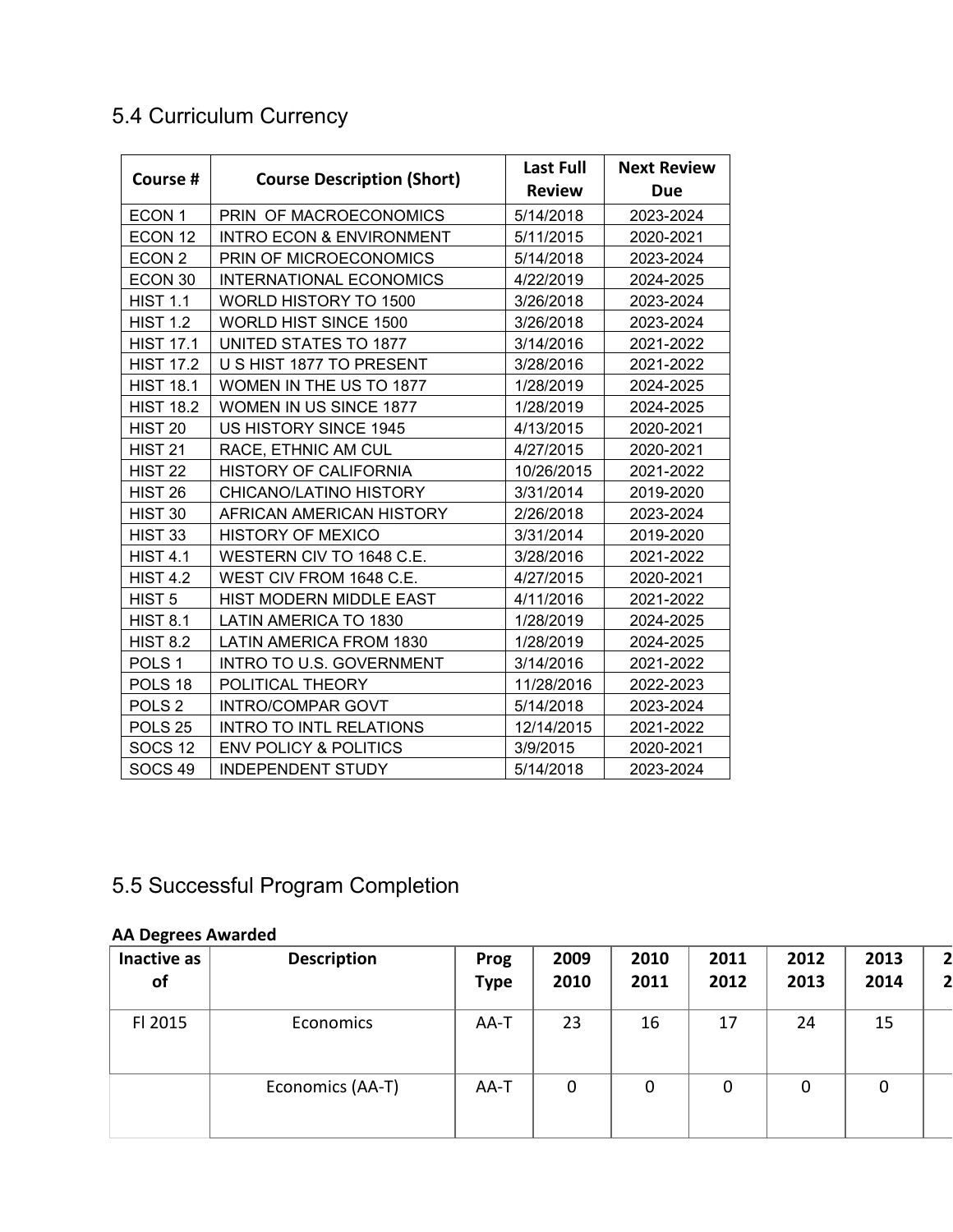|         | <b>Totals</b>                       |      | 23             | 16             | 17              | 24             | 15           |  |
|---------|-------------------------------------|------|----------------|----------------|-----------------|----------------|--------------|--|
| FI 2013 | History                             | AA-T | 22             | 28             | 26              | 24             | $6\,$        |  |
|         |                                     |      |                |                |                 |                |              |  |
|         | History (AA-T)                      | AA-T | $\mathbf 0$    | $\mathbf{0}$   | $\mathbf{0}$    | $\mathbf{0}$   | 11           |  |
|         | <b>Totals</b>                       |      | 22             | 28             | 26              | 24             | 17           |  |
|         | <b>Political Science</b>            | AA-T | $\mathbf{0}$   | $\mathbf{0}$   | $\mathbf{0}$    | $\mathbf{0}$   | $\mathbf{1}$ |  |
|         | <b>Political Science</b>            | AA-T | 5              | $\overline{7}$ | 5               | $\overline{4}$ | 5            |  |
|         | Political Science (AA-T)            | AA-T | $\mathbf{0}$   | $\mathbf 0$    | $\mathbf 0$     | 6              | 5            |  |
|         | <b>Totals</b>                       |      | 5 <sup>1</sup> | $\overline{7}$ | $5\overline{5}$ | 10             | 11           |  |
|         | <b>Social Sciences Totals</b>       |      | 50             | 51             | 48              | 58             | 43           |  |
|         | Social and Behavioral Sciences      | AA-T | 281            | 365            | 505             | 483            | 404          |  |
|         | Total of SS AA & AA-T and S&BS AA-T | 331  | 416            | 553            | 541             | 447            |              |  |

|                                         | 2009  | 2010  | 2011  | 2012  | 2013  | 2014  |
|-----------------------------------------|-------|-------|-------|-------|-------|-------|
|                                         | 2010  | 2011  | 2012  | 2013  | 2014  | 2015  |
| All Awaded                              | 1495  | 1439  | 1735  | 2030  | 1980  | 1983  |
| Percentage of SS AA and AA-T            | 3.3%  | 3.5%  | 2.8%  | 2.9%  | 2.2%  | 3.3%  |
| Percentage of SBS AA-T                  | 18.8% | 25.4% | 29.1% | 23.8% | 20.4% | 19.5% |
| Percentage of SS AA and AA-T & SBS AA-T | 22.1% | 28.9% | 31.9% | 26.7% | 22.6% | 22.8% |

Many students have earned degrees that are dependent upon our course offerings. In order to continue this service and growth, it is imperative that we have enough full time faculty to complete departmental and college service.

## 5.6 Student Success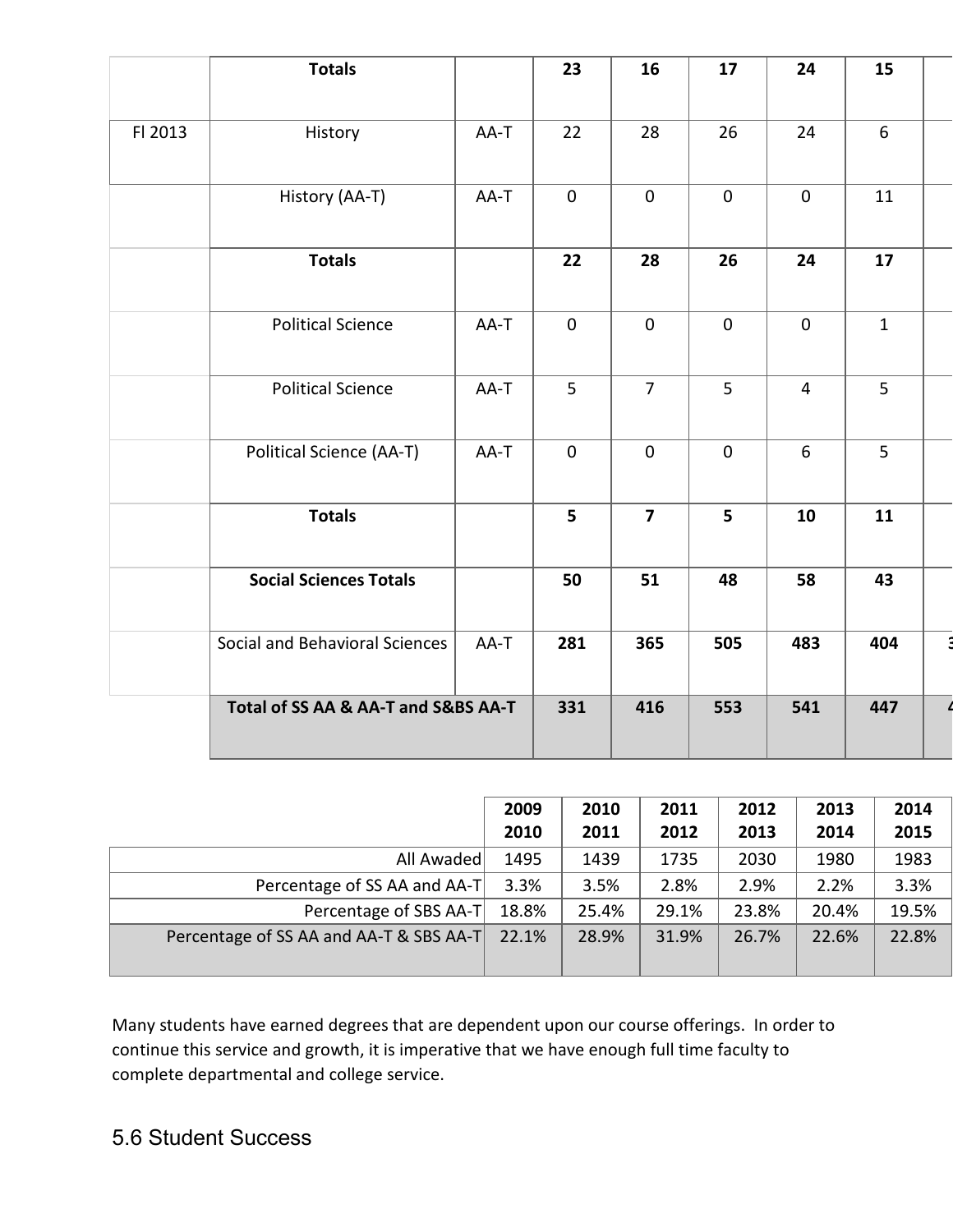## Social Science - FY 2017-18 (plus current FY Summer and Fall)

**5.6a Retention** The percentage of students receiving a grade of A,B,C,D,CR, or I in each Discipline (duplicated headcount).

#### **Santa Rosa Campus**

| <b>Discipline</b>        | X2015 | F2015 | S2016  | X2016   | F2016   | S2017 | X2017 | F2017 | S2018 |
|--------------------------|-------|-------|--------|---------|---------|-------|-------|-------|-------|
| Economics                | 61.8% | 65.3% | 68.5%  | 71.3%   | 72.3%   | 73.3% | 73.6% | 66.1% | 68.   |
| History                  | 87.2% | 71.6% | 77.9%  | 81.9%   | 76.2%   | 76.2% | 82.2% | 77.5% | 73.1  |
| <b>Political Science</b> | 84.2% | 76.9% | 77.7%  | 89.2%   | 79.4%   | 78.0% | 79.9% | 76.9% | 79.1  |
| Social Science           | 0.0%  | 0.0%  | 100.0% | $0.0\%$ | $0.0\%$ | 82.6% | 0.0%  | 0.0%  | 85.1  |
| <b>ALL Disciplines</b>   | 81.3% | 72.2% | 76.3%  | 81.5%   | 76.5%   | 76.3% | 80.1% | 75.5% | 74.1  |

#### **Petaluma Campus** (Includes Rohnert Park and Sonoma)

| <b>Discipline</b>      | X2015   | F2015 | S2016 | X2016   | F2016   | S2017 | X2017  | F2017 | S2018 |
|------------------------|---------|-------|-------|---------|---------|-------|--------|-------|-------|
| Economics              | $0.0\%$ | 69.2% | 85.2% | $0.0\%$ | 50.0%   | 84.2% | 0.0%   | 75.9% | 80.   |
| History                | 87.7%   | 73.0% | 71.2% | 90.1%   | 70.3%   | 78.4% | 100.0% | 77.0% | 75.1  |
| Political Science      | 85.7%   | 62.6% | 82.4% | 86.3%   | 84.6%   | 82.6% | 97.4%  | 79.3% | 75.   |
| Social Science         | 0.0%    | 0.0%  | 0.0%  | $0.0\%$ | $0.0\%$ | 0.0%  | 0.0%   | 0.0%  | 0.    |
| <b>ALL Disciplines</b> | 87.2%   | 70.5% | 74.9% | 88.2%   | 73.3%   | 79.9% | 98.3%  | 77.4% | 75.1  |

#### **Other Locations** (Includes the PSTC, Windsor, and other locations)

| <b>Discipline</b>        | X2015   | F2015 | S2016 | X2016   | F2016 | S2017   | X2017 | F2017 | <b>S2018</b> |
|--------------------------|---------|-------|-------|---------|-------|---------|-------|-------|--------------|
| Economics                | $0.0\%$ | 0.0%  | 0.0%  | $0.0\%$ | 0.0%  | $0.0\%$ | 0.0%  | 0.0%  | 0.           |
| History                  | $0.0\%$ | 79.3% | 0.0%  | $0.0\%$ | 82.7% | 100.0%  | 0.0%  | 0.0%  | 0.1          |
| <b>Political Science</b> | $0.0\%$ | 65.6% | 0.0%  | $0.0\%$ | 68.2% | 93.0%   | 0.0%  | 55.6% | 0.1          |
| Social Science           | $0.0\%$ | 0.0%  | 0.0%  | $0.0\%$ | 0.0%  | 0.0%    | 0.0%  | 0.0%  | 0.           |
| <b>ALL Disciplines</b>   | 0.0%    | 72.1% | 0.0%  | 0.0%    | 76.8% | 95.0%   | 0.0%  | 55.6% | 0.           |

#### **ALL Locations** (Combined totals from ALL locations in the District)

| <b>Discipline</b>        | X2015   | F2015 | S2016  | X2016   | F2016   | S2017 | X2017 | F2017 | S2018 |
|--------------------------|---------|-------|--------|---------|---------|-------|-------|-------|-------|
| Economics                | 61.8%   | 65.5% | 69.2%  | 71.3%   | 71.4%   | 73.6% | 73.6% | 67.1% | 68.   |
| History                  | 87.3%   | 72.0% | 76.8%  | 82.9%   | 75.3%   | 76.7% | 83.3% | 77.4% | 73.1  |
| <b>Political Science</b> | 84.3%   | 75.0% | 78.3%  | 88.4%   | 79.4%   | 79.1% | 83.4% | 76.8% | 79.1  |
| Social Science           | $0.0\%$ | 0.0%  | 100.0% | $0.0\%$ | $0.0\%$ | 82.6% | 0.0%  | 0.0%  | 85.1  |
| <b>ALL Disciplines</b>   | 81.8%   | 71.9% | 76.1%  | 82.5%   | 76.1%   | 77.1% | 81.9% | 75.7% | 75.   |

#### **5.6b Successful Course Completion** The percentage of students receiving a grade of A,B,C, or CR in each Discipline

(duplicated headcount).

#### **Santa Rosa Campus**

| <b>Discipline</b>        | X2015   | F2015 | S2016  | X2016   | F2016   | S2017 | X2017 | F2017 | S2018 |
|--------------------------|---------|-------|--------|---------|---------|-------|-------|-------|-------|
| Economics                | 55.9%   | 59.7% | 62.3%  | 65.3%   | 65.4%   | 65.2% | 64.8% | 57.5% | 59.   |
| History                  | 84.1%   | 67.0% | 73.6%  | 78.4%   | 71.3%   | 70.5% | 79.5% | 73.7% | 69.   |
| <b>Political Science</b> | 79.4%   | 71.0% | 72.6%  | 87.2%   | 74.8%   | 74.0% | 75.3% | 71.1% | 75.1  |
| Social Science           | $0.0\%$ | 0.0%  | 100.0% | $0.0\%$ | $0.0\%$ | 80.4% | 0.0%  | 0.0%  | 82.   |
| <b>ALL Disciplines</b>   | 77.1%   | 66.9% | 71.5%  | 77.9%   | 71.3%   | 70.8% | 75.9% | 70.3% | 69.   |

#### **Petaluma Campus** (Includes Rohnert Park and Sonoma)

| <b>Discipline</b>        | X2015   | F2015 | S2016   | X2016   | F2016   | S2017 | X2017  | F2017 | S2018 |
|--------------------------|---------|-------|---------|---------|---------|-------|--------|-------|-------|
| Economics                | $0.0\%$ | 53.8% | 77.8%   | 0.0%    | 45.5%   | 84.2% | 0.0%   | 72.2% | 80.   |
| History                  | 83.1%   | 68.1% | 66.9%   | 85.9%   | 66.8%   | 73.1% | 100.0% | 72.0% | 72.1  |
| <b>Political Science</b> | 81.0%   | 60.2% | 74.0%   | 76.7%   | 79.7%   | 77.4% | 93.5%  | 76.6% | 69.   |
| Social Science           | 0.0%    | 0.0%  | $0.0\%$ | $0.0\%$ | $0.0\%$ | 0.0%  | 0.0%   | 0.0%  | 0.    |
| <b>ALL Disciplines</b>   | 82.6%   | 65.4% | 69.3%   | 81.3%   | 69.4%   | 74.9% | 95.7%  | 73.0% | 71.1  |

#### **Other Locations** (Includes the PSTC, Windsor, and other locations)

| <b>Discipline</b>        | X2015   | F2015 | <b>S2016</b> | X2016   | F2016   | S2017 | X2017 | F2017   | S2018 |
|--------------------------|---------|-------|--------------|---------|---------|-------|-------|---------|-------|
| Economics                | $0.0\%$ | 0.0%  | 0.0%         | $0.0\%$ | $0.0\%$ | 0.0%  | 0.0%  | 0.0%    | U.    |
| History                  | $0.0\%$ | 72.4% | 0.0%         | $0.0\%$ | 78.6%   | 94.1% | 0.0%  | $0.0\%$ | υ.,   |
| <b>Political Science</b> | 0.0%    | 65.6% | 0.0%         | $0.0\%$ | 65.2%   | 86.0% | 0.0%  | 55.6%   | υ.    |
| Social Science           | $0.0\%$ | 0.0%  | 0.0%         | $0.0\%$ | $0.0\%$ | 0.0%  | 0.0%  | 0.0%    | υ.    |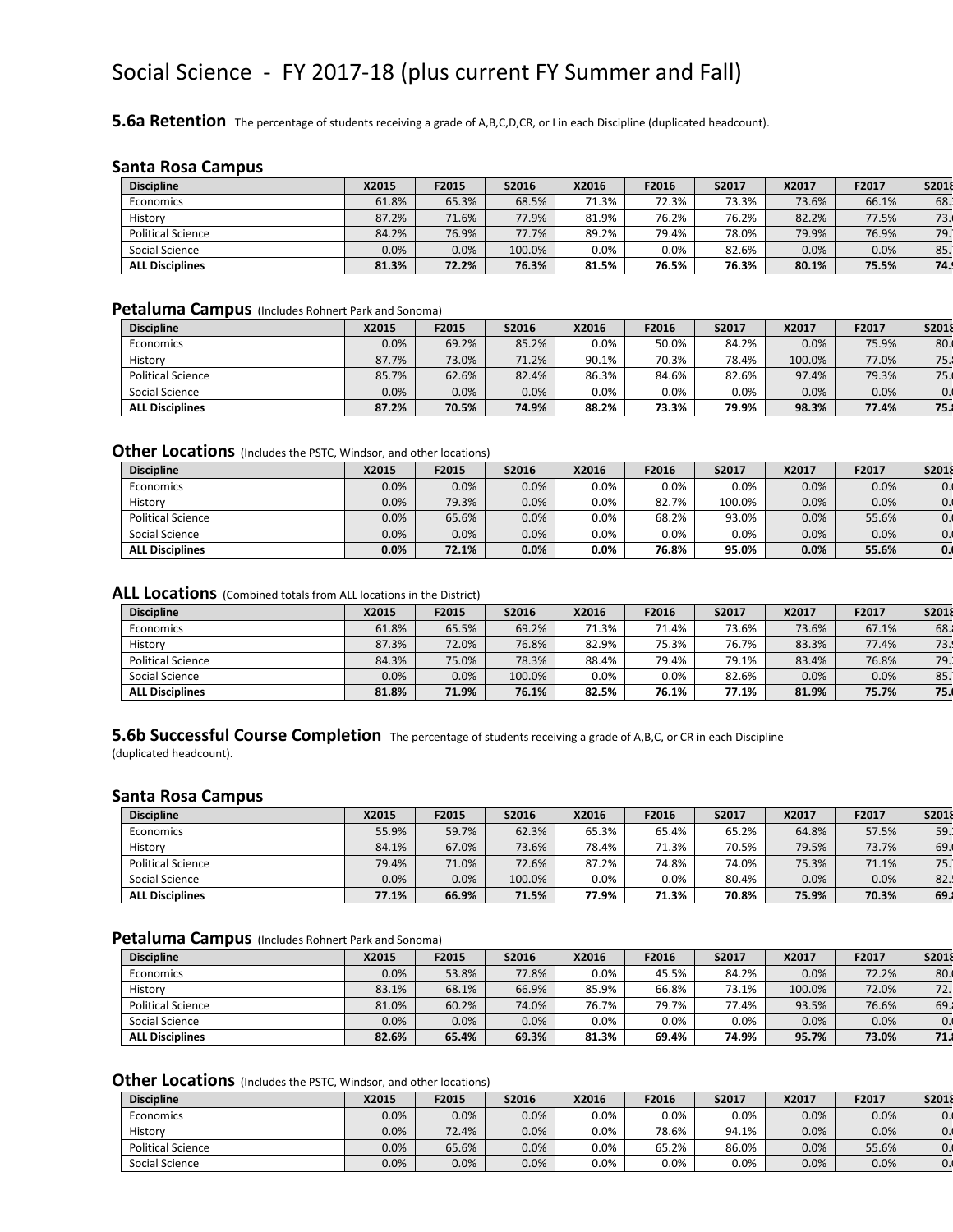|  | $\sim$<br>. .<br>ALI<br><b>Disciplines</b><br>__ | $-$<br>0.0% | 68.9% | $-$<br>0.0% | $0.0\%$<br>. . | $-1$<br>$- -$<br>. 3.2%<br>___ | 00<br>88.3%<br>. | 0.0% | - -<br>55.6% | u. |
|--|--------------------------------------------------|-------------|-------|-------------|----------------|--------------------------------|------------------|------|--------------|----|
|--|--------------------------------------------------|-------------|-------|-------------|----------------|--------------------------------|------------------|------|--------------|----|

ALL Locations (Combined totals from ALL locations in the District)

| <b>Discipline</b>        | X2015 | F2015 | S2016  | X2016   | F2016   | S2017 | X2017 | F2017 | S2018 |
|--------------------------|-------|-------|--------|---------|---------|-------|-------|-------|-------|
| Economics                | 55.9% | 59.3% | 63.1%  | 65.3%   | 64.6%   | 65.8% | 64.8% | 59.1% | 60.   |
| History                  | 84.0% | 67.3% | 72.4%  | 79.3%   | 70.7%   | 71.1% | 80.8% | 73.3% | 69.   |
| <b>Political Science</b> | 79.5% | 69.7% | 72.8%  | 84.4%   | 74.8%   | 74.8% | 79.0% | 71.4% | 75.   |
| Social Science           | 0.0%  | 0.0%  | 100.0% | $0.0\%$ | $0.0\%$ | 80.4% | 0.0%  | 0.0%  | 82.   |
| <b>ALL Disciplines</b>   | 77.6% | 66.7% | 71.2%  | 78.4%   | 71.1%   | 71.6% | 77.8% | 70.6% | 70.   |

**5.6c Grade Point Average** The average GPA in each Discipline (UnitsTotal / GradePoints).

### **Santa Rosa Campus**

| <b>Discipline</b>        | X2015 | F2015 | S2016 | X2016 | F2016 | S2017 | X2017             | F2017 | S2018 |
|--------------------------|-------|-------|-------|-------|-------|-------|-------------------|-------|-------|
| Economics                | 2.33  | 2.21  | 2.20  | 2.25  | 2.35  | 2.20  | 2.38              | 2.15  |       |
| History                  | 2.86  | 2.45  | 2.63  | 2.90  | 2.65  | 2.57  | 2.83              | 2.67  |       |
| <b>Political Science</b> | 2.63  | 2.45  | 2.52  | 3.08  | 2.53  | 2.63  | 2.61              | 2.45  |       |
| Social Science           | 0.00  | 0.00  | 3.33  | 0.00  | 0.00  | 2.94  | 0.00 <sub>1</sub> | 0.00  |       |
| <b>ALL Disciplines</b>   | 2.70  | 2.41  | 2.53  | 2.83  | 2.56  | 2.53  | 2.70              | 2.52  |       |

#### **Petaluma Campus** (Includes Rohnert Park and Sonoma)

| <b>Discipline</b>        | X2015 | F2015 | S2016             | X2016 | F2016 | S2017 | X2017 | F2017 | S2018 |
|--------------------------|-------|-------|-------------------|-------|-------|-------|-------|-------|-------|
| Economics                | 0.00  | 1.68  | 2.67              | 0.00  | 1.75  | 2.47  | 0.00  | 2.33  |       |
| History                  | 2.98  | 2.61  | 2.32              | 3.17  | 2.35  | 2.61  | 3.59  | 2.44  |       |
| <b>Political Science</b> | 2.67  | 2.56  | 2.49              | 2.95  | 2.86  | 2.72  | 3.47  | 2.57  |       |
| Social Science           | 0.00  | 0.00  | 0.00 <sub>1</sub> | 0.00  | 0.00  | 0.00  | 0.00  | 0.00  |       |
| <b>ALL Disciplines</b>   | 2.91  | 2.53  | 2.38              | 3.06  | 2.47  | 2.63  | 3.51  | 2.46  |       |

#### **Other Locations** (Includes the PSTC, Windsor, and other locations)

| <b>Discipline</b>        | X2015 | F2015 | S2016 | X2016 | F2016 | S2017 | X2017             | F2017 | S2018 |
|--------------------------|-------|-------|-------|-------|-------|-------|-------------------|-------|-------|
| Economics                | 0.00  | 0.00  | 0.00  | 0.00  | 0.00  | 0.00  | 0.00 <sub>1</sub> | 0.00  |       |
| History                  | 0.00  | 2.48  | 0.00  | 0.00  | 2.66  | 2.76  | 0.00              | 0.00  |       |
| <b>Political Science</b> | 0.00  | 3.26  | 0.00  | 0.00  | 2.46  | 2.37  | 0.00              | 2.82  |       |
| Social Science           | 0.00  | 0.00  | 0.00  | 0.00  | 0.00  | 0.00  | 0.00              | 0.00  |       |
| <b>ALL Disciplines</b>   | 0.00  | 2.85  | 0.00  | 0.00  | 2.58  | 2.48  | 0.00              | 2.82  | 0.    |

| <b>Discipline</b>        | X2015 | F2015 | S2016 | X2016 | F2016 | S2017 | X2017 | F2017 | S2018 |
|--------------------------|-------|-------|-------|-------|-------|-------|-------|-------|-------|
| Economics                | 2.33  | 2.17  | 2.23  | 2.25  | 2.33  | 2.21  | 2.38  | 2.17  |       |
| History                  | 2.88  | 2.48  | 2.57  | 2.94  | 2.59  | 2.57  | 2.88  | 2.62  |       |
| <b>Political Science</b> | 2.63  | 2.48  | 2.52  | 3.04  | 2.57  | 2.63  | 2.80  | 2.47  |       |
| Social Science           | 0.00  | 0.00  | 3.33  | 0.00  | 0.00  | 2.94  | 0.00  | 0.00  |       |
| <b>ALL Disciplines</b>   | 2.72  | 2.43  | 2.51  | 2.87  | 2.55  | 2.54  | 2.78  | 2.51  |       |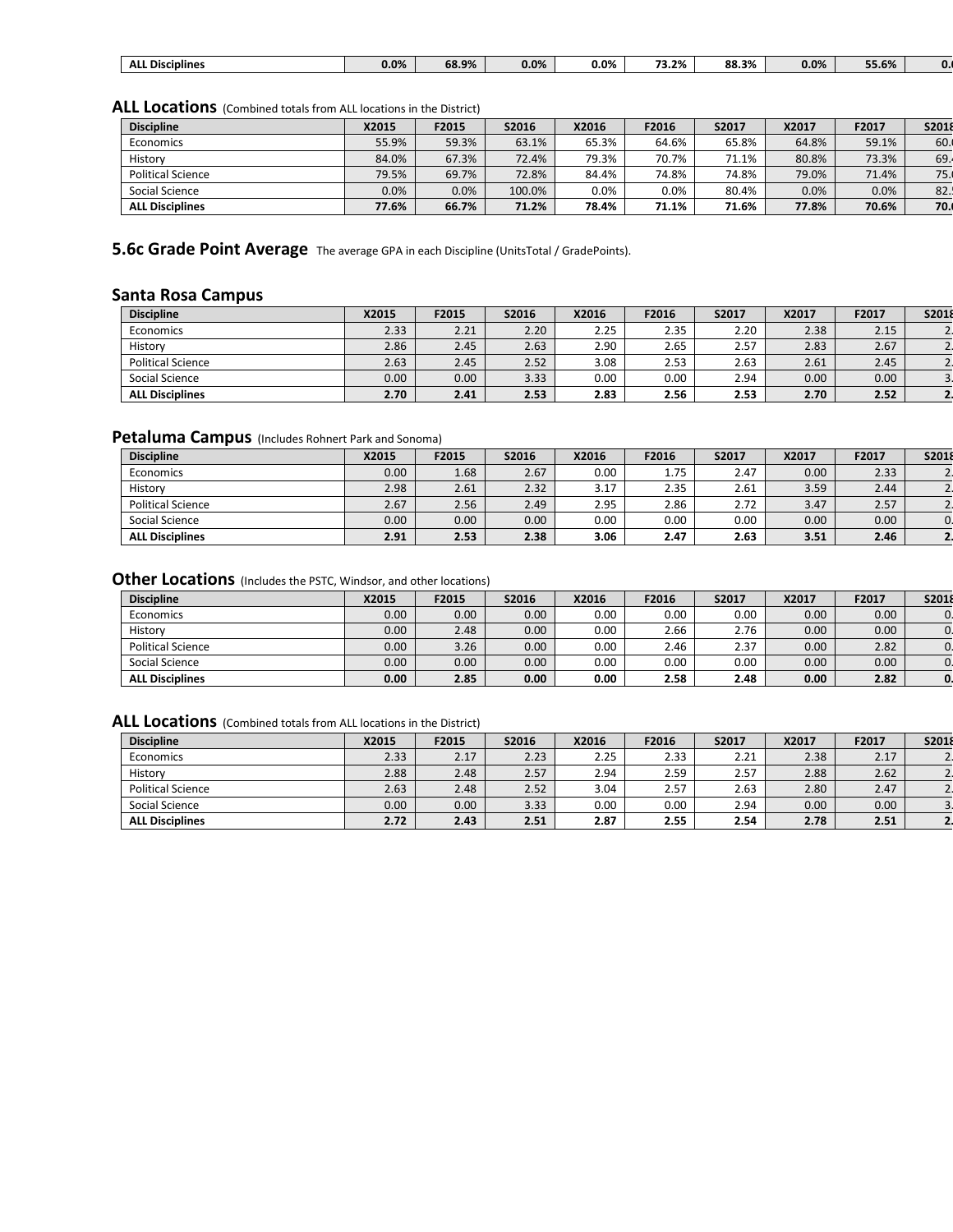### 5.7 Student Access

**It is important to note that as SRJC's Hispanic/ Latino student population has increased to over 25-37%, all three disciplines have increased as well, keeping or exceeding the districts rate of growth.**

### **S**ocial Science - FY 2017-18

**5.7a Students Served - by Ethnicity** The number of students in each Discipline at first census broken down by ethnicity (duplicated headcount).

| <b>Economics</b> | <b>Ethnicity</b>       | 2015-16 | Percent | 2016-17 | Percent | 2017-18 | Percent |  |
|------------------|------------------------|---------|---------|---------|---------|---------|---------|--|
|                  | White                  | 562     | 54.2%   | 490     | 47.9%   | 457     | 48.5%   |  |
|                  | Asian                  | 94      | 9.1%    | 78      | 7.6%    | 77      | 8.2%    |  |
|                  | <b>Black</b>           | 12      | 1.2%    | 24      | 2.3%    | 20      | 2.1%    |  |
|                  | Hispanic               | 275     | 26.5%   | 312     | 30.5%   | 248     | 26.3%   |  |
|                  | Native American        |         | 0.2%    |         | 0.2%    |         | 0.1%    |  |
|                  | Pacific Islander       |         | 0.1%    |         | 0.1%    |         | 0.1%    |  |
|                  | Filipino               | 11      | 1.1%    | 19      | 1.9%    |         | 0.7%    |  |
|                  | Other Non-White        | 63      | 6.1%    | 56      | 5.5%    | 56      | 5.9%    |  |
|                  | Decline to state       | 17      | 1.6%    | 41      | 4.0%    | 76      | 8.1%    |  |
|                  | <b>ALL Ethnicities</b> | 1037    | 100.0%  | 1023    | 100.0%  | 943     | 100.0%  |  |

| History | <b>Ethnicity</b>       | 2015-16 | Percent | 2016-17 | Percent | 2017-18 | Percent |  |
|---------|------------------------|---------|---------|---------|---------|---------|---------|--|
|         | White                  | 1984    | 52.4%   | 1739    | 47.0%   | 1648    | 44.6%   |  |
|         | Asian                  | 172     | 4.5%    | 147     | 4.0%    | 162     | 4.4%    |  |
|         | <b>Black</b>           | 109     | 2.9%    | 106     | 2.9%    | 91      | 2.5%    |  |
|         | Hispanic               | 1185    | 31.3%   | 1289    | 34.8%   | 1317    | 35.7%   |  |
|         | Native American        | 20      | 0.5%    | 18      | 0.5%    | 14      | 0.4%    |  |
|         | Pacific Islander       | 12      | 0.3%    | 14      | 0.4%    | 11      | 0.3%    |  |
|         | Filipino               | 32      | 0.8%    | 27      | 0.7%    | 30      | 0.8%    |  |
|         | Other Non-White        | 230     | 6.1%    | 210     | 5.7%    | 232     | 6.3%    |  |
|         | Decline to state       | 42      | 1.1%    | 152     | 4.1%    | 188     | 5.1%    |  |
|         | <b>ALL Ethnicities</b> | 3786    | 100.0%  | 3702    | 100.0%  | 3693    | 100.0%  |  |

| <b>Political Science</b> | <b>Ethnicity</b>       | 2015-16 | Percent | 2016-17 | Percent | 2017-18 | Percent |  |
|--------------------------|------------------------|---------|---------|---------|---------|---------|---------|--|
|                          | White                  | 1163    | 53.3%   | 1133    | 50.8%   | 945     | 44.1%   |  |
|                          | Asian                  | 95      | 4.4%    | 103     | 4.6%    | 111     | 5.2%    |  |
|                          | <b>Black</b>           | 53      | 2.4%    | 40      | 1.8%    | 34      | 1.6%    |  |
|                          | Hispanic               | 680     | 31.2%   | 704     | 31.6%   | 797     | 37.2%   |  |
|                          | Native American        | 9       | 0.4%    | 11      | 0.5%    | 12      | 0.6%    |  |
|                          | Pacific Islander       | b       | 0.3%    |         | 0.3%    | 8       | 0.4%    |  |
|                          | Filipino               | 23      | 1.1%    | 27      | 1.2%    | 25      | 1.2%    |  |
|                          | Other Non-White        | 128     | 5.9%    | 132     | 5.9%    | 108     | 5.0%    |  |
|                          | Decline to state       | 24      | 1.1%    | 73      | 3.3%    | 101     | 4.7%    |  |
|                          | <b>ALL Ethnicities</b> | 2181    | 100.0%  | 2230    | 100.0%  | 2141    | 100.0%  |  |

| <b>Social Science</b> | <b>Ethnicity</b>       | 2015-16      | Percent | 2016-17 | Percent | 2017-18 | Percent |  |
|-----------------------|------------------------|--------------|---------|---------|---------|---------|---------|--|
|                       | White                  | 18           | 100.0%  | 27      | 67.5%   | 37      | 66.1%   |  |
|                       | Asian                  | 0            | 0.0%    |         | 5.0%    |         | 3.6%    |  |
|                       | <b>Black</b>           | 0            | 0.0%    |         | 0.0%    | 0       | 0.0%    |  |
|                       | Hispanic               | 0            | 0.0%    |         | 12.5%   | 9       | 16.1%   |  |
|                       | Native American        | $\mathbf 0$  | 0.0%    |         | 0.0%    |         | 0.0%    |  |
|                       | Pacific Islander       | 0            | 0.0%    |         | 0.0%    | 0       | 0.0%    |  |
|                       | Filipino               | 0            | 0.0%    |         | 0.0%    | 0       | 0.0%    |  |
|                       | Other Non-White        | $\mathbf{0}$ | 0.0%    |         | 7.5%    | 3       | 5.4%    |  |
|                       | Decline to state       | 0            | 0.0%    |         | 7.5%    |         | 8.9%    |  |
|                       | <b>ALL Ethnicities</b> | 18           | 100.0%  | 40      | 100.0%  | 56      | 100.0%  |  |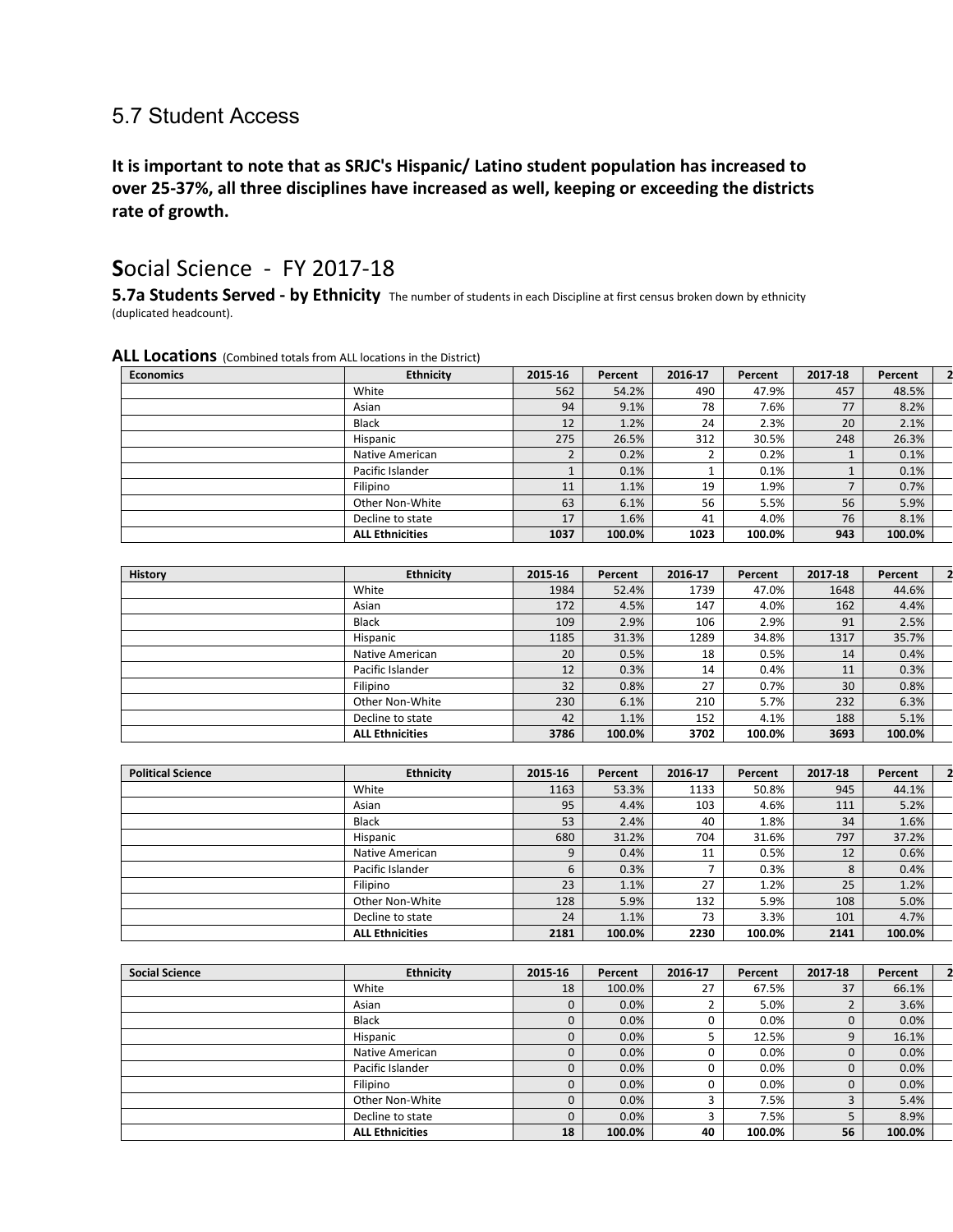#### **5.7b Students Served - by Gender** The number of students in each Discipline at first census broken down by gender (duplicated headcount).

**ALL Locations** (Combined totals from ALL locations in the District) **Economics Gender 2015-16 Percent 2016-17 Percent 2017-18 Percent 2** Male 592 57.1% 597 58.4% 530 56.2%

|  |  |  | <b>ALL Locations</b> (Combined totals from ALL locations in the District) |
|--|--|--|---------------------------------------------------------------------------|
|--|--|--|---------------------------------------------------------------------------|

|         | <b>ALL Genders</b> | 1037    | 100.0%  | 1023    | 100.0%  | 943     | 100.0%  |  |
|---------|--------------------|---------|---------|---------|---------|---------|---------|--|
|         |                    |         |         |         |         |         |         |  |
| History | Gender             | 2015 16 | Percent | 2016-17 | Percent | 2017 18 | Percent |  |
|         | Male               | 1808    | 47.8%   | 1646    | 44.5%   | 1689    | 45.7%   |  |
|         | Female             | 1934    | 51.1%   | 2000    | 54.0%   | 1943    | 52.6%   |  |
|         | Unknown            | 44      | 1.2%    | 56      | 1.5%    | 61      | 1.7%    |  |
|         | <b>ALL Genders</b> | 3786    | 100.0%  | 3702    | 100.0%  | 3693    | 100.0%  |  |

Female 439 42.3% 407 39.8% 393 41.7% Unknown 6 0.6% 19 1.9% 20 2.1%

| <b>Political Science</b> | Gender             | 2015-16 | Percent | 2016-17 | Percent | 2017-18 | Percent |  |
|--------------------------|--------------------|---------|---------|---------|---------|---------|---------|--|
|                          | Male               | 1064    | 48.8%   | 1011    | 45.3%   | 955     | 44.6%   |  |
|                          | Female             | 1092    | 50.1%   | 1195    | 53.6%   | 1147    | 53.6%   |  |
|                          | Unknown            | 25      | 1.1%    | 24      | $1.1\%$ | 39      | 1.8%    |  |
|                          | <b>ALL Genders</b> | 2181    | 100.0%  | 2230    | 100.0%  | 2141    | 100.0%  |  |

| <b>Social Science</b> | Gender             | 2015-16  | Percent | 2016 17            | Percent | 2017-18   | Percent |  |
|-----------------------|--------------------|----------|---------|--------------------|---------|-----------|---------|--|
|                       | Male               |          | 5.6%    | a 1                | 42.5%   | 28        | 50.0%   |  |
|                       | Female             | 15       | 83.3%   | $\mathbf{a}$<br>رے | 57.5%   | 27<br>، ے | 48.2%   |  |
|                       | Unknown            | <u>.</u> | 11.1%   |                    | 0.0%    |           | 1.8%    |  |
|                       | <b>ALL Genders</b> | 18       | 100.0%  | 40                 | 100.0%  | 56        | 100.0%  |  |

**5.7c Students Served - by Age** The number of students in each Discipline at first census broken down by age (duplicated headcount).

| <b>Economics</b> | Age Range       | 2015-16 | Percent | 2016-17 | Percent | 2017-18 | Percent |  |
|------------------|-----------------|---------|---------|---------|---------|---------|---------|--|
|                  | 0 thru 18       | 112     | 10.8%   | 149     | 14.6%   | 130     | 13.8%   |  |
|                  | 19 and 20       | 348     | 33.6%   | 373     | 36.5%   | 343     | 36.4%   |  |
|                  | 21 thru 25      | 353     | 34.0%   | 329     | 32.2%   | 306     | 32.4%   |  |
|                  | 26 thru 30      | 126     | 12.2%   | 89      | 8.7%    | 84      | 8.9%    |  |
|                  | 31 thru 35      | 44      | 4.2%    | 42      | 4.1%    | 32      | 3.4%    |  |
|                  | 36 thru 40      | 23      | 2.2%    | 18      | 1.8%    | 25      | 2.7%    |  |
|                  | 41 thru 45      | 11      | 1.1%    | 8       | 0.8%    | 14      | 1.5%    |  |
|                  | 46 thru 50      | 13      | 1.3%    | 8       | 0.8%    |         | 0.2%    |  |
|                  | 51 thru 60      | 6       | 0.6%    |         | 0.5%    | 6       | 0.6%    |  |
|                  | 61 plus         |         | 0.1%    |         | 0.2%    |         | 0.1%    |  |
|                  | <b>ALL Ages</b> | 1037    | 100.0%  | 1023    | 100.0%  | 943     | 100.0%  |  |

| <b>History</b> | Age Range       | 2015-16 | Percent | 2016-17 | Percent | 2017-18 | Percent |  |
|----------------|-----------------|---------|---------|---------|---------|---------|---------|--|
|                | 0 thru 18       | 766     | 20.2%   | 788     | 21.3%   | 782     | 21.2%   |  |
|                | 19 and 20       | 1271    | 33.6%   | 1297    | 35.0%   | 1282    | 34.7%   |  |
|                | 21 thru 25      | 1067    | 28.2%   | 975     | 26.3%   | 984     | 26.6%   |  |
|                | 26 thru 30      | 294     | 7.8%    | 299     | 8.1%    | 276     | 7.5%    |  |
|                | 31 thru 35      | 143     | 3.8%    | 141     | 3.8%    | 134     | 3.6%    |  |
|                | 36 thru 40      | 89      | 2.4%    | 60      | 1.6%    | 93      | 2.5%    |  |
|                | 41 thru 45      | 59      | 1.6%    | 48      | 1.3%    | 53      | 1.4%    |  |
|                | 46 thru 50      | 36      | 1.0%    | 36      | 1.0%    | 32      | 0.9%    |  |
|                | 51 thru 60      | 38      | 1.0%    | 36      | 1.0%    | 37      | 1.0%    |  |
|                | 61 plus         | 23      | 0.6%    | 22      | 0.6%    | 20      | 0.5%    |  |
|                | <b>ALL Ages</b> | 3786    | 100.0%  | 3702    | 100.0%  | 3693    | 100.0%  |  |

| <b>Political Science</b> | Age Range  | 2015 16 | Percent | 2016-17 | Percent | 2017-18 | Percent |  |
|--------------------------|------------|---------|---------|---------|---------|---------|---------|--|
|                          | 0 thru 18  | 372     | 17.1%   | 417     | 18.7%   | 436     | 20.4%   |  |
|                          | 19 and 20  | 765     | 35.1%   | 833     | 37.4%   | 720     | 33.6%   |  |
|                          | 21 thru 25 | 615     | 28.2%   | 634     | 28.4%   | 632     | 29.5%   |  |
|                          | 26 thru 30 | 220     | 10.1%   | 164     | 7.4%    | 158     | 7.4%    |  |
|                          | 31 thru 35 | 86      | 3.9%    | 74      | 3.2%    | 92      | 4.3%    |  |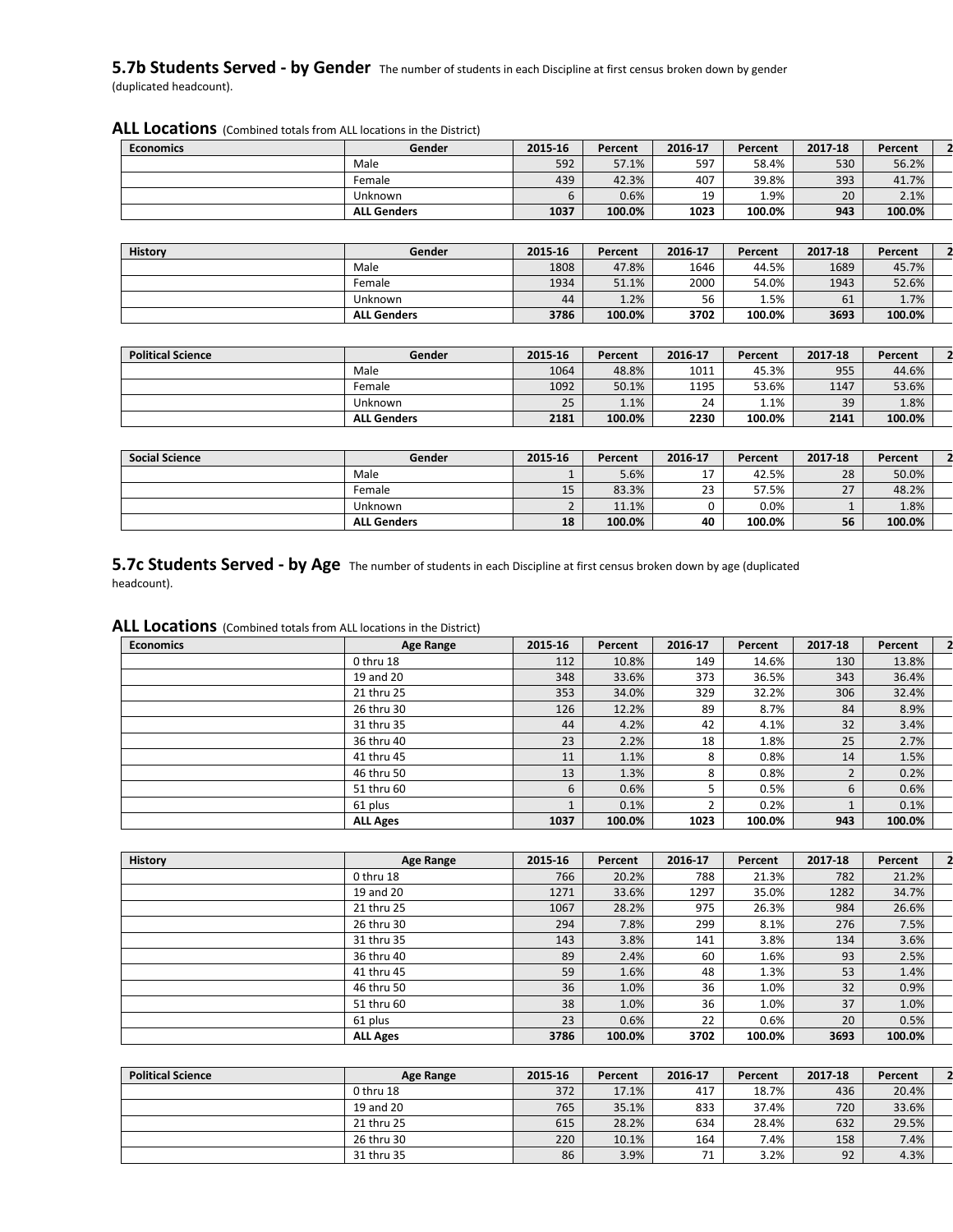| <b>ALL Ages</b> | 2181 | 100.0% | 2230 | 100.0% | 2141 | 100.0% |  |
|-----------------|------|--------|------|--------|------|--------|--|
| 61 plus         |      | 0.3%   |      | 0.4%   |      | 0.2%   |  |
| 51 thru 60      | 22   | 1.0%   | 11   | 0.5%   | 10   | 0.5%   |  |
| 46 thru 50      | 14   | 0.6%   | 19   | 0.9%   | 14   | 0.7%   |  |
| 41 thru 45      | 32   | 1.5%   | 31   | 1.4%   | 24   | 1.1%   |  |
| 36 thru 40      | 48   | 2.2%   | 42   | 1.9%   | 51   | 2.4%   |  |

| <b>Social Science</b> | <b>Age Range</b> | 2015-16      | Percent | 2016-17  | Percent | 2017-18      | Percent |  |
|-----------------------|------------------|--------------|---------|----------|---------|--------------|---------|--|
|                       | 0 thru 18        | 11           | 61.1%   | 16       | 40.0%   | 18           | 32.1%   |  |
|                       | 19 and 20        |              | 38.9%   | 13       | 32.5%   | 22           | 39.3%   |  |
|                       | 21 thru 25       | 0            | 0.0%    | 8        | 20.0%   | 13           | 23.2%   |  |
|                       | 26 thru 30       | 0            | 0.0%    | 3        | 7.5%    |              | 3.6%    |  |
|                       | 31 thru 35       | 0            | 0.0%    | 0        | 0.0%    | $\mathbf{0}$ | 0.0%    |  |
|                       | 36 thru 40       | 0            | 0.0%    | 0        | 0.0%    | $\mathbf{0}$ | 0.0%    |  |
|                       | 41 thru 45       | 0            | 0.0%    | 0        | 0.0%    |              | 1.8%    |  |
|                       | 46 thru 50       | $\mathbf{0}$ | 0.0%    | $\Omega$ | 0.0%    | $\mathbf{0}$ | 0.0%    |  |
|                       | 51 thru 60       | $\mathbf 0$  | 0.0%    | 0        | $0.0\%$ | $\mathbf{0}$ | 0.0%    |  |
|                       | 61 plus          | $\Omega$     | 0.0%    | $\Omega$ | $0.0\%$ | $\Omega$     | 0.0%    |  |
|                       | <b>ALL Ages</b>  | 18           | 100.0%  | 40       | 100.0%  | 56           | 100.0%  |  |

### 5.8 Curriculum Offered Within Reasonable Time Frame

### LAST PRPP COMMENTS:

All Social Science core courses required for the Economics, History, and Political Science Majors are offered Fall and Spring semesters. Applicable courses from other disciplines are offered at least once a year. Courses are offered both day and evening.

The following courses are offered on a Fall/Spring rotation:

| <b>Fall 2017</b>  | <b>Spring 2018</b> |
|-------------------|--------------------|
| <b>Hist 8.1</b>   | 8.2                |
| Hist 26           | 5                  |
|                   | 20                 |
|                   | 22                 |
|                   | 30                 |
|                   | 33                 |
| Pols <sub>2</sub> | 18                 |
|                   | 25                 |
| Social Sci        | 12                 |
|                   |                    |

All other Social Science courses are offered both Fall and Spring semesters.

### 5.9a Curriculum Responsiveness

All Social Science courses are reviewed on a six year cycle and attention is paid to its attention to gender, global perspectives, and American cultural diversity.

Our curriculum has become increasingly varied with regular offerings of World History, the updating of History of Latin America, the development of a Chicano and Latino Studies major, and the addition of History 5, *History of the Modern Middle East.*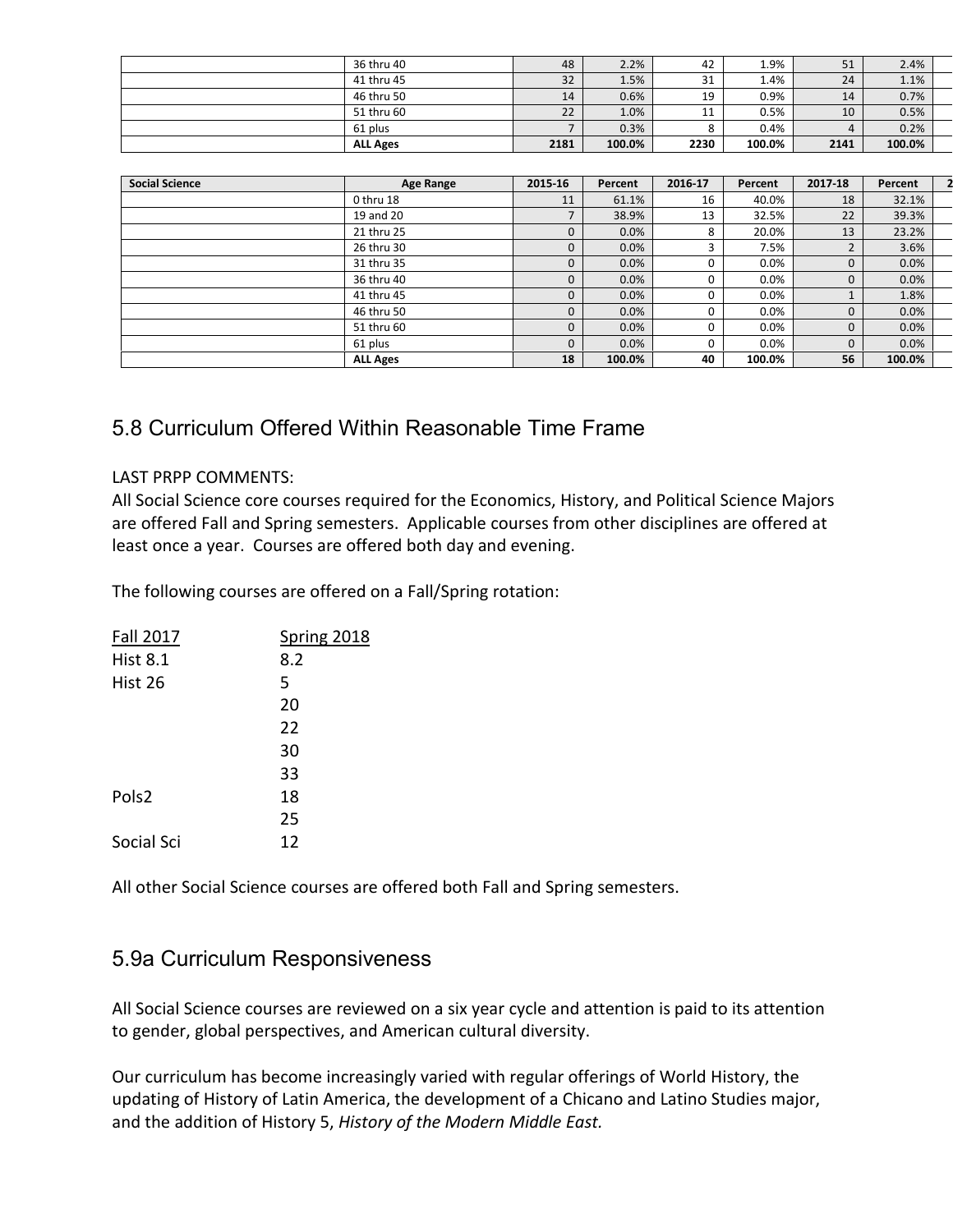Despite current budget cuts and the consequent schedule reduction, we continue to offer at least 2 sections of Women's History per semester while maintaining 10 to 12 sections of History 21, *Race, Ethnicity and Gender in American Culture*.

Global and environmental issues are addressed in *Introduction to Comparative Government*  (Political Science 2)*, Introduction to Economics and the Environment* (Economics 12)*, International Economics (Econ 30),* and *Environmental Policy and Politics* (Social Science 12)*.*

## 5.9b Alignment with High Schools (Tech-Prep ONLY)

Not applicable

### 5.10 Alignment with Transfer Institutions (Transfer Majors ONLY)

The Economics, History and Political Science Majors align with lower division required courses at the following institutions.

Major Transfer Institution

| Economics                | Sonoma State U             |  |
|--------------------------|----------------------------|--|
|                          | San Francisco State U      |  |
|                          | Calif. State U, East Bay   |  |
|                          | Calif. State U, Sacramento |  |
|                          | <b>UC Santa Cruz</b>       |  |
| History                  | Sonoma State U             |  |
|                          | San Francisco State U      |  |
|                          | Calif. State U, East Bay   |  |
|                          | Calif. State U, Sacramento |  |
|                          | UC Santa Cruz              |  |
| <b>Political Science</b> | San Francisco State U      |  |
|                          | Calif. State U, East Bay   |  |
|                          | UC Santa Cruz              |  |

## 5.11a Labor Market Demand (Occupational Programs ONLY)

Not Applicable

### 5.11b Academic Standards

Periodically in department meetings we engage in discussions regarding course assignments, testing methods, and grading.

One of the department's current concerns is ensuring that Course Outlines of Record reflect a substantial amount of writing (both in and out of class) consistent with what the CSU/UC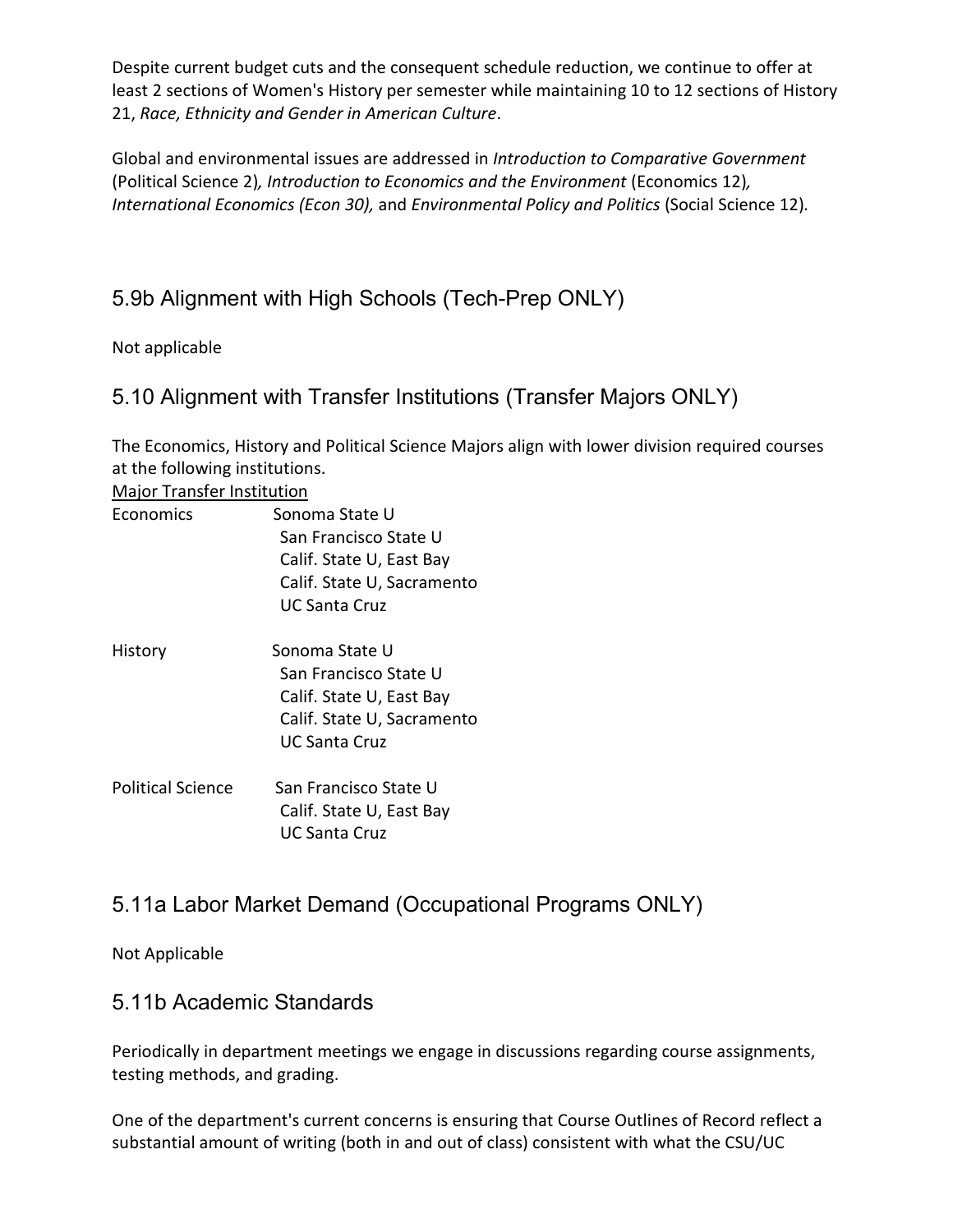systems are calling for. Our revised outlines are explicit in requiring critical thinking and writing.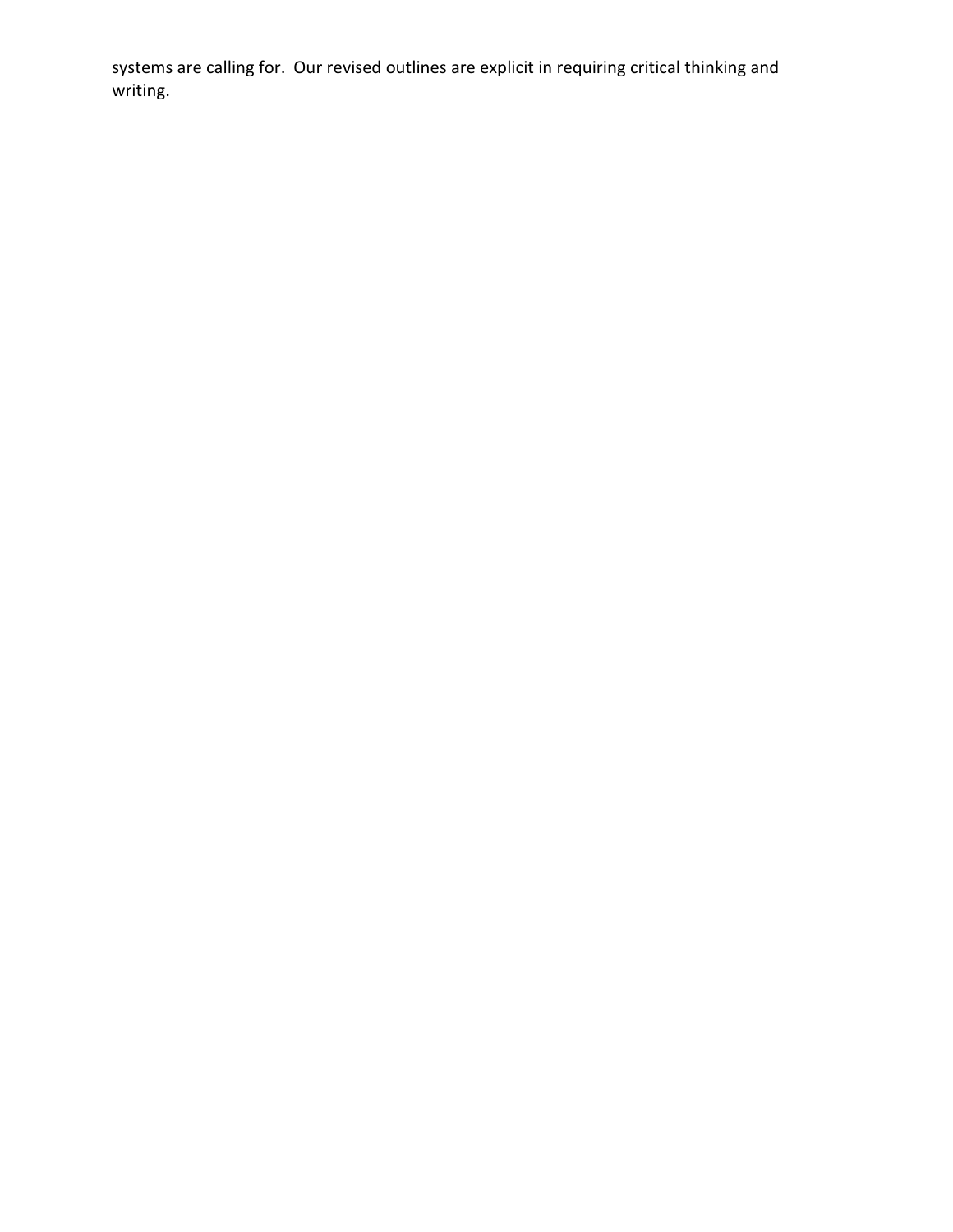# 6.1 Progress and Accomplishments Since Last Program/Unit Review

| Rank | ocation | SP | IVI      | Goal                                        | <b>Objective</b>                              | $T = 1$<br>l'ime Frame | <b>Progress to Date</b>                       |
|------|---------|----|----------|---------------------------------------------|-----------------------------------------------|------------------------|-----------------------------------------------|
| 0001 | ALL     | 02 | $\theta$ | Expand Econ offerings and increase rotation | Successfuly added Econ sections back into     | 2017-2018              | Faculty stipends for completing online        |
|      |         |    |          | of specialty classes.                       | $D_{\alpha}$<br>i Schedule<br>'etaluma<br>սււ |                        | . support in course development.<br>training. |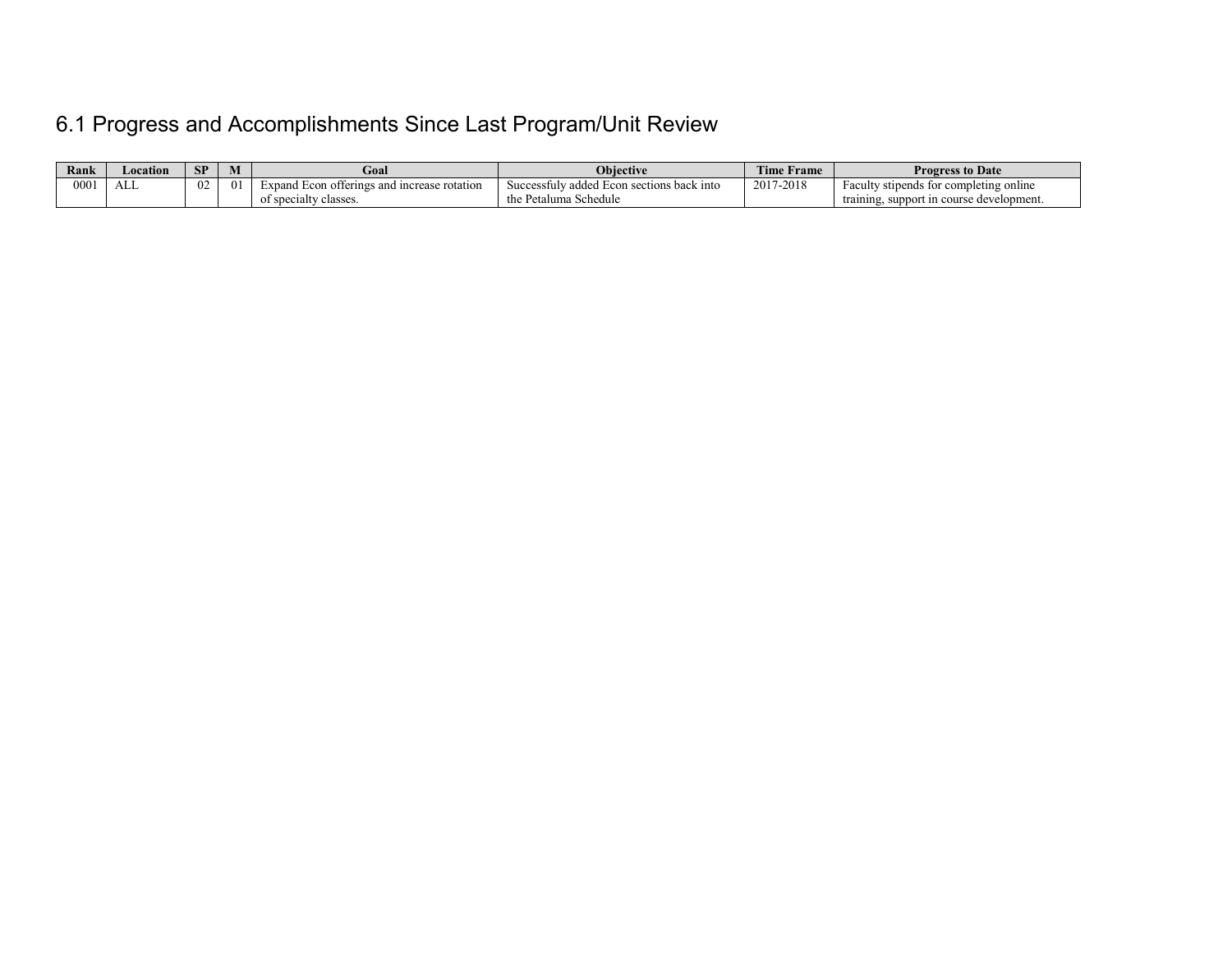### 6.2b PRPP Editor Feedback - Optional

The Social Scioence department under the leadership of Chair Anne Donegan has made significant contributions in productivity and in streamlining its course offerings and rotations to maximize scheduling for students. The DSS effectively schedules classes throughout the day, in face to face, hybrid and online platforms. They make full use of classrooms in Emeritus and with class sizes ranging from 35 - 50, are highly productive. Thank you Anne for your leadership!